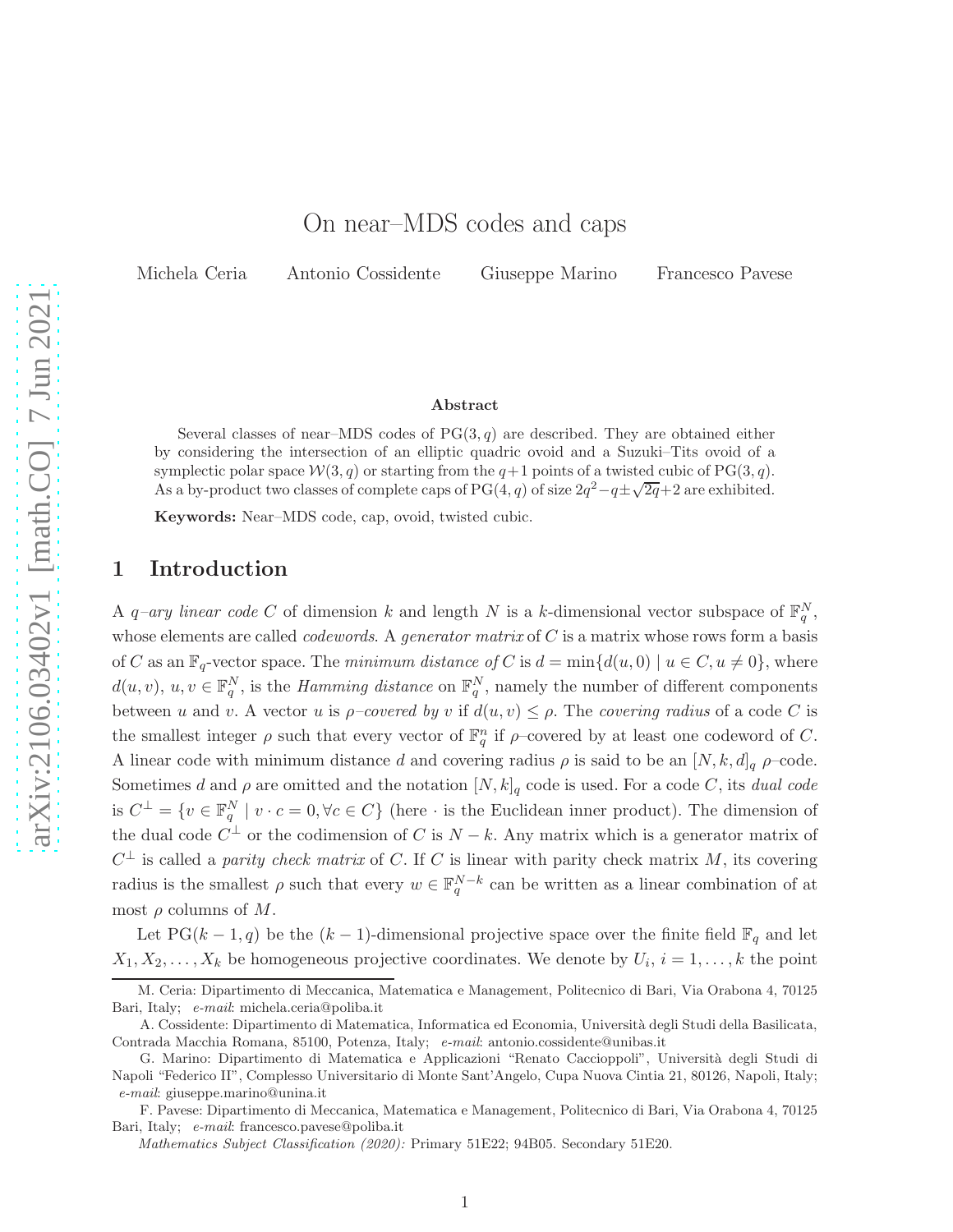of  $PG(k-1, q)$  having 1 in the i-th position and 0 elsewhere. An  $n$ -cap of  $PG(k-1, q)$  is a set of k points no three of which are collinear. An n–cap of  $PG(k-1, q)$  is said to be *complete* if it is not contained in an  $(n+1)$ –cap of PG $(k-1, q)$ . By identifying the representatives of the points of a complete n-cap of  $PG(k-1,q)$  with columns of a parity check matrix of a  $q$ -ary linear code it follows that (apart from three sporadic exceptions) complete n–caps in PG $(k-1, q)$  with  $n > k$  and non-extendable linear  $[n, n - k, 4]_q$  2–codes are equivalent objects, see [\[7\]](#page-15-0). One of the main issue is to determine the spectrum of the sizes of complete caps in a given projective space. The interested reader is referred to [\[8\]](#page-15-1) and references therein for an account on the subject.

For an  $[N, k, d]_q$  code the so called Singleton bound holds:  $d \leq N-k+1$ ; the integer  $N-k+1-d$ is known as the *Singleton defect of C.* A code with zero Singleton defect is called *maximum* distance separable (or MDS for short), whereas a code C such that both of C and  $C^{\perp}$  have Singleton defect one is said to be *near–MDS code*. In particular, an  $[N, k]_q$  linear code C is a near–MDS code if and only if the the columns of a generator matrix  $G$  of  $C$  satisfies the following conditions:

- any  $k-1$  columns of G are linearly independent,
- $\bullet$  there exist k linearly dependent columns in  $G$ ,
- any  $k+1$  columns of G have full rank.

By considering the columns of G as representatives of projective points of PG( $k - 1, q$ ),  $k \geq 3$ , it follows that near–MDS codes are equivalent to subsets X of  $PG(k-1, q)$  having the following properties:

- every  $k-1$  points of X generate a hyperplane in PG $(k-1, q)$ ,
- there exist k points in  $\mathcal X$  lying on a hyperplane,
- every  $k + 1$  points of X generate PG( $k 1, q$ ).

The reader is referred to [\[6\]](#page-15-2) for more details. Throughout the paper we will refer to a pointset of  $PG(k-1,q)$  satisfying the properties above as an *NMDS-set*. An NMDS-set is said to be complete if it is maximal with respect to set theoretical inclusion. The size of an NMDS-set of  $PG(k-1, q)$  is at most  $2q + k - 2$ , if  $q > 3$  and  $2q + k$  otherwise [\[6,](#page-15-2) Proposition 6.2, Proposition 5.1]. The largest known NMDS-sets arise from elliptic curves and have size  $q + \lceil 2\sqrt{q} \rceil$  if  $q = p^r$ ,  $r \geq 3$  odd, and  $p \mid [2\sqrt{q}]$  or  $q + [2\sqrt{q}] + 1$  otherwise. The completeness of these codes has been investigated in [\[9\]](#page-15-3). Further constructions of NMDS-sets have been provided in [\[1,](#page-14-0) [2,](#page-14-1) [14\]](#page-15-4).

<span id="page-1-0"></span>In this paper we deal with near–MDS codes of dimension 4 and caps of  $PG(4, q)$ . In Section [2](#page-1-0) a class of NMDS-sets of PG(3,q),  $q = 2^{2h+1}$ ,  $h \ge 1$ , having size  $q^2 + \sqrt{2q} + 1$  is exhibited. It is obtained by looking at the intersection of an elliptic quadric ovoid and a Suzuki–Tits ovoid of a symplectic polar space  $W(3, q)$ . Basing on this result, in Section [3](#page-3-0) we describe two classes of complete caps of PG(4, q) of size  $2q^2 - q \pm \sqrt{2q} + 2$ . Finally in Section [4](#page-5-0) we completely determine how many points an NMDS-set containing the  $q + 1$  points of a twisted cubic of PG(3, q) can have.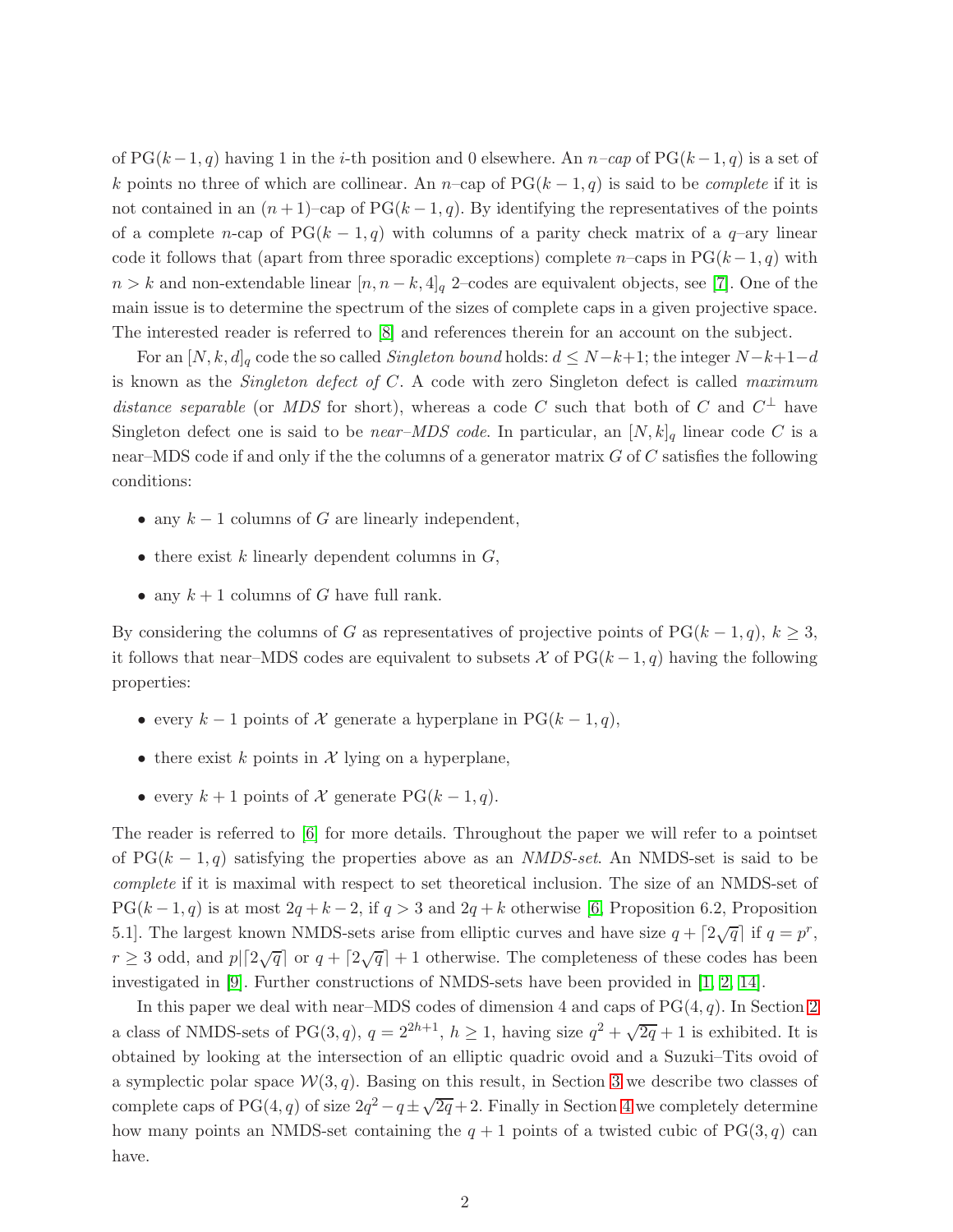## 2 NMDS-sets from ovoids of  $W(3, q)$

In this section we study a class of NMDS-sets of PG(3, q),  $q = 2^{2r+1}$ , arising by intersecting an elliptic quadric and a Suzuki–Tits ovoid. Let  $W(3, q)$  be a non-degenerate symplectic polar space of  $PG(3, q)$ , i.e. the set of all totally isotropic points and totally isotropic lines (called *generators*) with respect to a (non-degenerate) alternating bilinear form of the vector space underlying PG(3, q). Thus,  $W(3, q)$  consists of all the points of PG(3, q) and of  $(q + 1)(q^2 + 1)$  generators. Through every point  $P \in PG(3, q)$  there pass  $q + 1$  generators and these lines are coplanar. The plane containing these lines is the *polar plane* of  $P$  with respect to the symplectic polarity defining  $W(3, q)$ . The incidence structure  $W(3, q)$  is preserved by the projective symplectic group  $PSp(4, q)$ . An *ovoid*  $\mathcal O$  of  $\mathcal W(3, q)$  is a set of  $q^2 + 1$  points of  $\mathcal W(3, q)$  such that every generator of  $W(3, q)$  meets  $\mathcal O$  in exactly one point. It is well known that  $W(3, q)$  possesses no ovoid if q is odd, whereas there are two known classes of ovoids if  $q$  is even, namely the elliptic ovoid preserved by the group  $PSL(2, q^2) \cong \mathbb{P}\Omega^-(4, q)$  and the Suzuki–Tits ovoid admitting the group  $Sz(2^{2r+1}),$  [\[12,](#page-15-5) Section 7.2]. A plane of PG(3, q) meets an ovoid of  $W(3, q)$  in one point or  $q+1$ points. The latter pointset is a conic if the ovoid is elliptic or a translation oval if the ovoid is of Suzuki–Tits type. Two elliptic ovoids of  $W(3, q)$  meet in a point or in a conic. From [\[3\]](#page-14-2), two Suzuki–Tits ovoids of  $W(3,q)$  have 1,  $q + 1$ ,  $2q + 1$  or  $q \pm \sqrt{2q} + 1$  points in common, whereas an elliptic ovoid and a Suzuki–Tits ovoid of  $W(3,q)$  meet in  $q \pm \sqrt{2q} + 1$  points. Let  $W(3,q)$ ,  $q = 2^{2r+1}$  and  $r \ge 1$ , be given by the alternating bilinear form

$$
x_1y_4 + x_4y_1 + x_2y_3 + x_3y_2
$$

and denote by  $\perp$  the associated symplectic polarity of PG(3, q). Let T be a Suzuki–Tits ovoid of  $W(3, q)$ . We may assume w.l.o.g. that

$$
\mathcal{T} = \left\{ (1, x_2, x_3, x_4) \mid x_2, x_3, x_4 \in \mathbb{F}_q, x_2 x_3 + x_2^{\sigma+2} + x_3^{\sigma} + x_4 = 0 \right\} \cup \{U_4\},\
$$

where  $x^{\sigma} = x^{2^{r+1}}$  and hence  $x^{\sigma^2} = x^2$ . The Suzuki group  $Sz(q) \leq \text{PSp}(4, q)$  leaving  $\mathcal T$  invariant has a 2–transitive action on points of  $\mathcal T$  and has two orbits on points of  $\mathcal W(3, q)$  [\[10,](#page-15-6) Section 16.4].

<span id="page-2-0"></span>**Lemma 2.1.** Let  $\mathcal E$  be an elliptic ovoid of  $\mathcal W(3,q)$  and let  $\mathcal T$  be a Suzuki–Tits ovoid of  $\mathcal W(3,q)$ . A plane of PG(3, q) has at most four points in common with  $\mathcal{E} \cap \mathcal{O}$ .

*Proof.* Let  $\pi$  be a plane of PG(3, q). We only need to consider the case when  $|\pi \cap \mathcal{E}| = |\pi \cap \mathcal{O}| =$  $q+1$ . Since  $Sz(q)$  is transitive on these planes we may assume  $\pi : X_2 = 0$ . Hence  $\pi^{\perp} = U_3$  is the nucleus of the oval  $\pi \cap \mathcal{T}$ . Observe that the conic  $\pi \cap \mathcal{E}$  has the same nucleus  $\pi^{\perp} = U_3$ , due to the fact that  $\mathcal E$  is an ovoid of  $\mathcal W(3,q)$ . Hence, by [\[11,](#page-15-7) Corollary 7.12],  $\pi \cap \mathcal E$  is the set of points satisfying the quadratic equation

$$
a_{11}X_1^2 + a_{33}X_3^2 + a_{44}X_4^2 + X_1X_4 = 0,
$$

for some  $a_{11}, a_{33}, a_{44} \in \mathbb{F}_q$ , with  $a_{33} \neq 0$ . Suppose that  $U_4$  is not a point of  $\pi \cap \mathcal{E}$ . Then  $a_{44} \neq 0$ and the point  $P = (1, 0, x, x^{\sigma}) \in \pi \cap \mathcal{T}$  belongs to  $\pi \cap \mathcal{E}$  if and only if there exists  $x \in \mathbb{F}_q$  such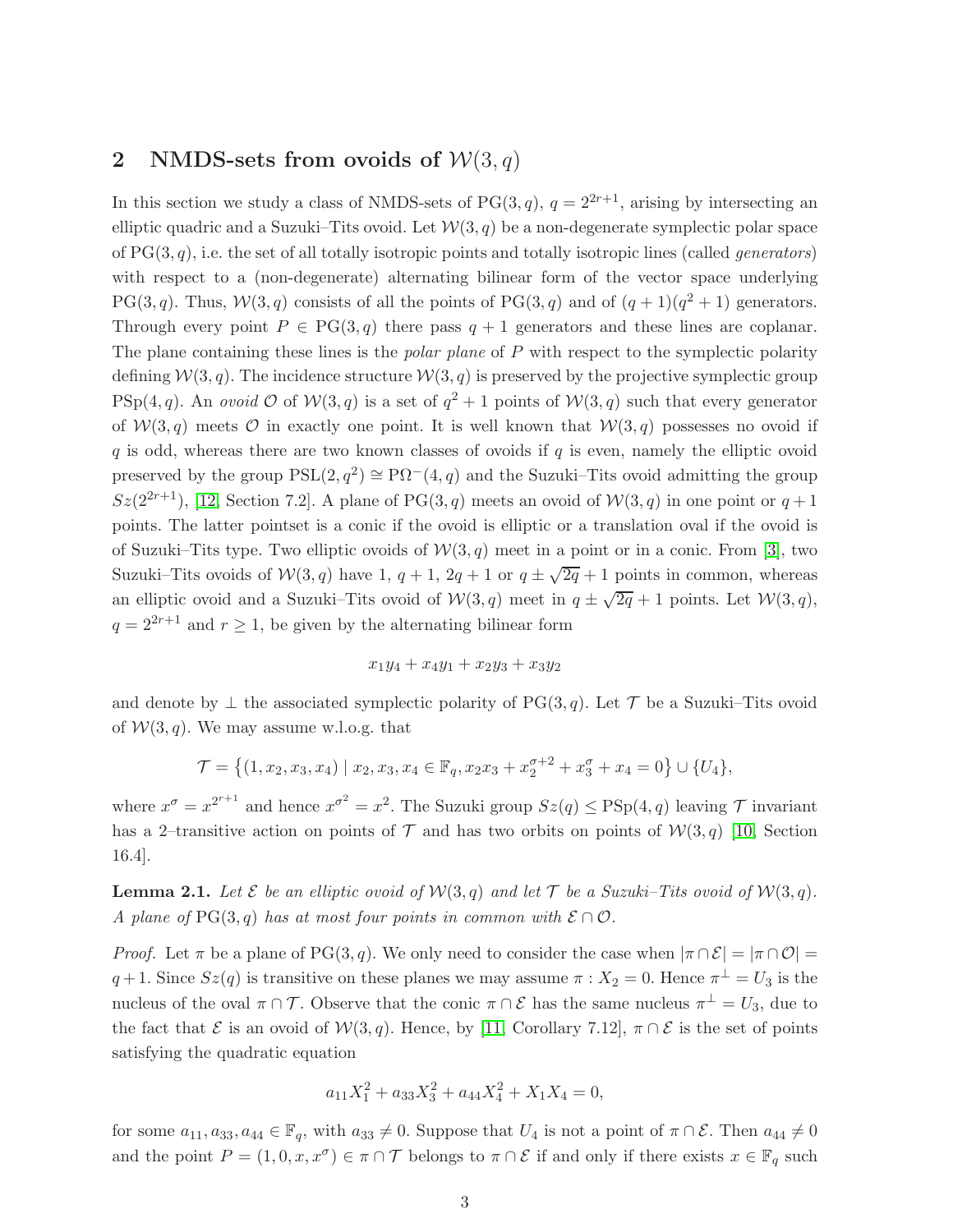that

<span id="page-3-1"></span>
$$
a_{11} + a_{33}x^2 + a_{44}x^{2\sigma} + x^{\sigma} = 0,
$$
\n(2.1)

that is

$$
0 = (a_{11} + a_{33}x^2 + a_{44}x^{2\sigma} + x^{\sigma})^{2^r} = a_{11}^{2^r} + a_{33}^{2^r}x^{\sigma} + a_{44}^{2^r}x^2 + x.
$$

Therefore

$$
x^{\sigma} = \left(\frac{a_{44}}{a_{33}}\right)^{2^r} x^2 + \frac{1}{a_{33}^{2^r}} x + \left(\frac{a_{11}}{a_{33}}\right)^{2^r}
$$

and substituting in Equation  $(2.1)$ , we get that this equation has at most four solutions. If  $P = U_4$ , then  $a_{44} = 0$  and arguing as above we get that Equation [\(2.1\)](#page-3-1) has at most two solutions, i.e. the plane  $\pi$  contains at most three point of  $\mathcal{E} \cap \mathcal{T}$ . □

**Proposition 2.2.** Let  $\mathcal E$  be an elliptic ovoid of  $\mathcal W(3,q)$  and let  $\mathcal T$  be a Suzuki–Tits ovoid of  $W(3,q)$  such that  $|\mathcal{E} \cap \mathcal{T}| = q + \sqrt{2q} + 1$ . Thus  $|\mathcal{E} \cap \mathcal{T}|$  is an NMDS-set.

*Proof.* It is sufficient to observe that if  $|\mathcal{E} \cap \mathcal{T}| = q + \sqrt{2q} + 1$ , then there are planes intersecting  $\mathcal{E} \cap \mathcal{T}$  in four points. Indeed, if on the contrary every plane intersects  $\mathcal{E} \cap \mathcal{T}$  in at most three points, considering the plane through a secant line  $\mathcal{E} \cap \mathcal{T}$  the number of points of  $\mathcal{E} \cap \mathcal{T}$  covered  $\Box$ by them is at most  $q + 3$ , a contradiction.

Remark 2.3. Some computations performed with the aid of Magma [\[5\]](#page-15-8) show that the NMDSset constructed in the previous proposition can be extended by adding two further points if  $q = 8$  and it is complete if  $q = 32$ .

## <span id="page-3-0"></span>3 Complete caps of  $PG(4, q)$

In this section, on the basis of the results obtained in Section [2,](#page-1-0) we exhibit two classes of complete caps of PG(4, q), q even, starting from two ovoids of a parabolic quadric. Let  $\mathcal{Q}(4, q)$ be the parabolic quadric of PG(4, q) defined by  $X_1X_5 + X_2X_4 + X_3^2 = 0$ . The quadric  $\mathcal{Q}(4, q)$  has  $(q+1)(q^2+1)$  points and  $(q+1)(q^2+1)$  lines (or *generators*). Through every point  $P \in \mathcal{Q}(4,q)$ there pass  $q+1$  generators that are the lines of a quadratic cone. We will denote by  $t_P$  the threedimensional projective space containing this cone and we will refer to it as the *tangent space* to  $\mathcal{Q}(4,q)$  at P. The quadric  $\mathcal{Q}(4,q)$  has the point  $U_3$  as a nucleus. If R is a point of PG(4, q) not on  $\mathcal{Q}(4,q)$ , let P be the unique point in common between  $\mathcal{Q}(4,q)$  and the line  $U_3R$ ; thus the  $q^2 + q + 1$  lines joining R with the points of  $t_P \cap Q$  are the lines that are tangent to  $\mathcal{Q}(4, q)$ and pass through R. Let  $PGO(5, q)$  denote the group consisting of the projectivities of  $PG(4, q)$ leaving invariant  $\mathcal{Q}(4,q)$ . An *ovoid*  $\mathcal{O}$  of  $\mathcal{Q}(4,q)$  is a set of  $q^2+1$  points of  $\mathcal{Q}(4,q)$  such that every generator of  $\mathcal{Q}(4,q)$  meets  $\mathcal O$  in exactly one point. Since q is even, ovoids of  $\mathcal{Q}(4,q)$  and ovoids of  $W(3, q)$  are equivalent objects. Indeed, by projecting the points of  $\mathcal{Q}(4, q)$  from  $U_3$  onto a hyperplane  $\Pi$  of PG(4, q) not containing  $U_3$ , the points and the lines of  $\mathcal{Q}(4,q)$  are mapped to the points and the lines of a symplectic polar space  $W(3, q)$  of  $\Pi$ . Also, by projecting the conics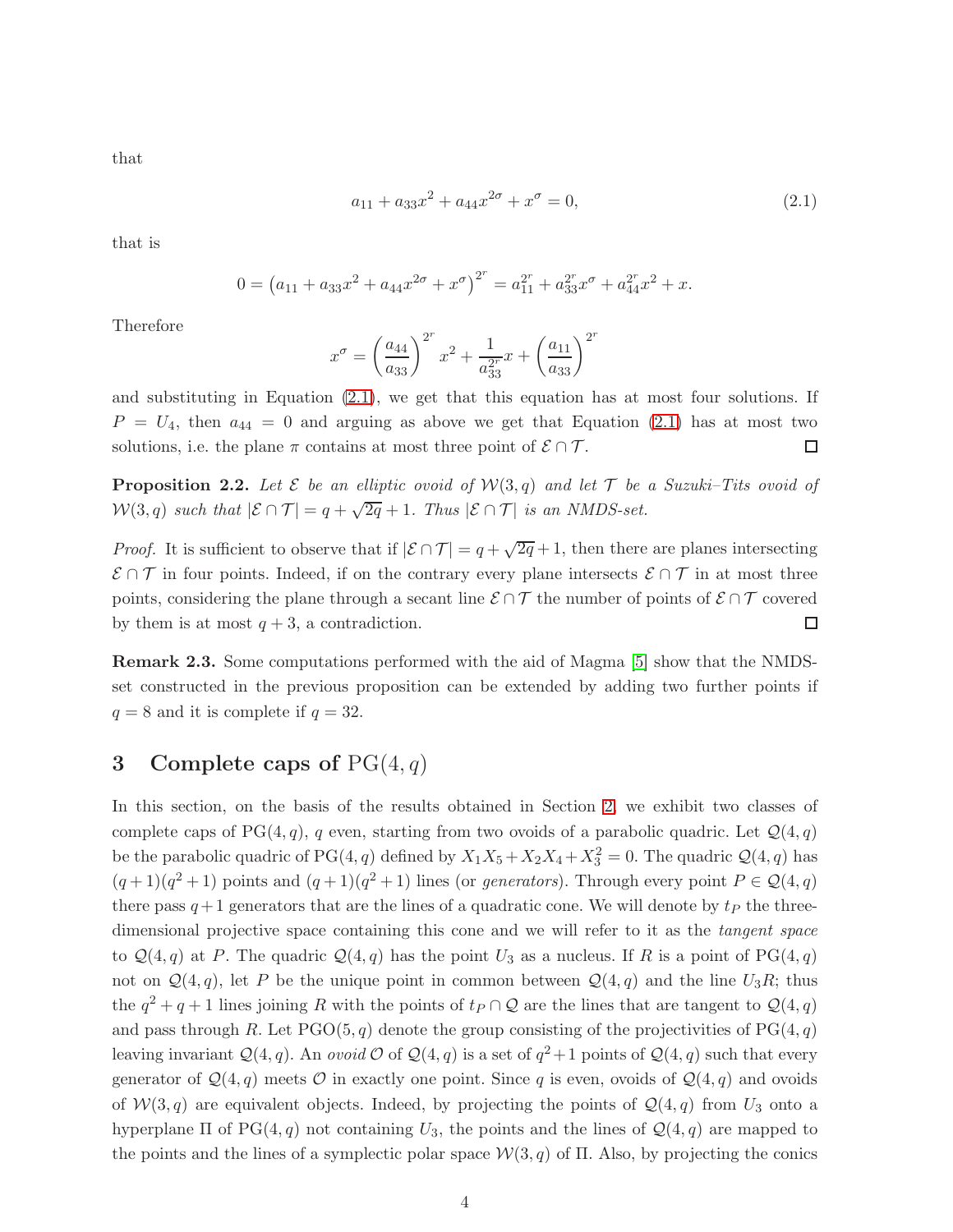of  $\mathcal{Q}(4, q)$  having  $U_3$  as a nucleus one gets the lines of  $\Pi$  that are not lines of  $\mathcal{W}(3, q)$ . It turns out that elliptic ovoids of  $W(3, q)$  correspond to three-dimensional hyperplane sections meeting  $\mathcal{Q}(4, q)$  in an elliptic quadric, whereas Suzuki–Tits ovoids of  $\mathcal{W}(3, q)$  correspond to ovoids of  $\mathcal{Q}(4,q)$  spanning the whole PG(4, q). If  $\mathcal{T}'$  is a Suzuki–Tits ovoid of  $\mathcal{Q}(4,q)$ ,  $q = 2^{2r+1}$ , we may assume w.l.o.g. that

$$
\mathcal{T}' = \left\{ (1, x_2, x_3, x_4, x_5) \mid x_2, x_3, x_4, x_5 \in \mathbb{F}_q, x_4 + x_2^{\sigma+1} + x_3^{\sigma} = x_5 + x_2 x_3^{\sigma} + x_2^{\sigma+2} + x_3^2 = 0 \right\} \cup \{U_5\},
$$

where  $x^{\sigma} = x^{2^{r+1}}$  and hence  $x^{\sigma^2} = x^2$ , see [\[13\]](#page-15-9). From the discussion above it follows that the Suzuki group  $Sz(q) \leq PGO(5, q)$  leaving invariant  $\mathcal{T}'$  has a 2-transitive action on points of  $\mathcal{T}'$ and has two orbits on points of  $\mathcal{Q}(4,q)$ .

**Lemma 3.1.** The group  $Sz(q)$  has three orbits  $\{U_3\}$ ,  $\mathcal{O}_1$ ,  $\mathcal{O}_2$  on points of PG(4, q)  $\setminus \mathcal{Q}(4,q)$  of size 1,  $(q^2 + 1)(q - 1)$  and  $q(q - 1)(q^2 + 1)$ , respectively.

*Proof.* The group  $Sz(q)$  has to fix the nucleus  $U_3$ . To see that it has two further orbits on points of PG(4, q)  $\mathcal{Q}(4, q)$ , it is sufficient to note that the subgroup of  $Sz(q)$  of order  $q-1$  given by

$$
\begin{pmatrix}\n1 & 0 & 0 & 0 & 0 \\
0 & d & 0 & 0 & 0 \\
0 & 0 & d^{\frac{\sigma+2}{2}} & 0 & 0 \\
0 & 0 & 0 & d^{\sigma+1} & 0 \\
0 & 0 & 0 & 0 & d^{\sigma+2}\n\end{pmatrix}, d \in \mathbb{F}_q \setminus \{0\},\
$$

permutes in a single orbit the  $q-1$  points of both  $U_1U_3 \setminus \{U_1, U_3\}$  and  $U_2U_3 \setminus \{U_2, U_3\}$ .  $\Box$ 

<span id="page-4-0"></span>**Lemma 3.2.** A point of  $PG(4,q) \setminus (Q(4,q) \cup \{U_3\})$  lies on 0 or  $q/2$  lines that are secant to  $\mathcal{T}'$ according as it belongs to  $\mathcal{O}_1$  or  $\mathcal{O}_2$ , respectively.

*Proof.* A line  $\ell$  that is secant to  $\mathcal{T}'$  has  $q-1$  points belonging to  $\mathcal{O}_2$ . Indeed, the plane  $\langle \ell, U_3 \rangle$ meets  $\mathcal{Q}(4,q)$  in a conic that has  $U_3$  as a nucleus. By projecting this conic from the nuclues  $U_3$ onto a hyperplane  $\Pi$  not passing through  $U_3$ , we get a line m not of  $W(3, q)$  having two points in common with the Suzuki ovoid  $\mathcal T$  of  $\Pi$ . If there was another point on the conic belonging to  $\mathcal{T}'$  then the line m would intersect  $\mathcal T$  in at least three points, a contradiction since  $\mathcal T$  is an ovoid of Π. This means that each line joining  $U_3$  with one of the  $q-1$  points of  $\ell \setminus \mathcal{T}'$  intersects the quadric  $\mathcal{Q}(4,q)$  at a point not in  $\mathcal{T}'$ . The statement follows by considering the incidence structure having as pointset  $\mathcal{O}_2$  and as blocks the  $q^2(q^2+1)/2$  lines that are secant to  $\mathcal{T}'$ , where incidence is the natural one. □

**Proposition 3.3.** Let  $\mathcal{O}, \mathcal{O}'$  be two ovoids of  $\mathcal{Q}(4,q)$ . Thus  $\mathcal{O} \cup \mathcal{O}' \cup \{U_3\}$  is a cap of  $PG(4,q)$ .

*Proof.* Let  $\mathcal{B} = \mathcal{O} \cup \mathcal{O}' \cup \{U_3\}$ . Every line of  $\mathcal{Q}(4,q)$  has 0,1 or 2 points in common with  $\mathcal{B}$ . Since every line through  $U_3$  has exactly one point in common with  $\mathcal{Q}(4, q)$ , it follows that  $\mathcal B$  is a cap.  $\Box$ 

**Theorem 3.4.** Let  $\mathcal{E}'$  be an elliptic quadric of  $\mathcal{Q}(4,q)$ ,  $q = 2^{2r+1}$ , and let  $\mathcal{T}'$  be a Suzuki-Tits ovoid of  $\mathcal{Q}(4,q)$ . Thus  $\mathcal{E}' \cup \mathcal{T}' \cup \{U_3\}$  is a complete cap of  $PG(4,q)$  of size  $2q^2 - q \pm \sqrt{2q} + 2$ .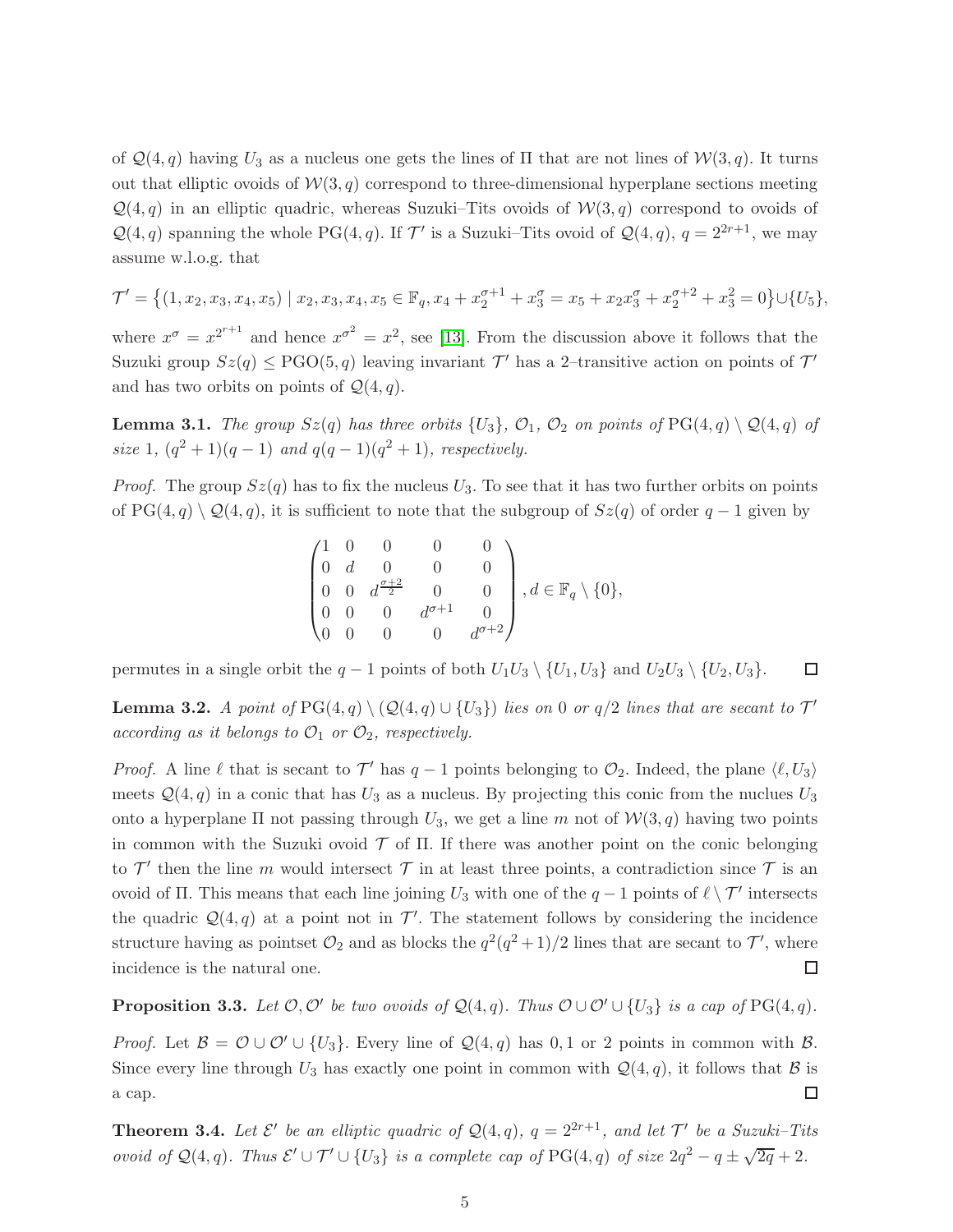*Proof.* Let  $\mathcal{B} = \mathcal{E}' \cup \mathcal{T}' \cup \{U_3\}$  and denote by  $\Pi$  the three-dimensional projective space containing  $\mathcal{E}'$ . By the previous proposition  $\mathcal{B}$  is a cap.

We show that B is complete. Let P be a point of  $PG(4, q) \setminus (\Pi \cup Q(4, q) \cup \{U_3\})$ . If P belongs to  $\mathcal{O}_2$ , by Lemma [3.2,](#page-4-0) through P there pass  $q/2$  lines that are secant to  $\mathcal{T}' \subset \mathcal{B}$ , whereas if  $P \in \mathcal{O}_1$  then  $U_3P$  meets  $\mathcal{T}'$  in a point  $Q$  belonging to  $\mathcal{T}'$  and hence  $P$  lies on the line  $U_3Q$  that is secant to B. Let  $P \in \mathcal{Q}(4,q) \setminus \mathcal{B}$ . We claim that there is a generator through P intersecting B in two points. To this end it is enough to show that not all the  $q + 1$  lines of  $\mathcal{Q}(4, q)$  passing through P meet  $\mathcal{E}' \cap \mathcal{T}'$ . Indeed, let  $\mathcal{W}(3,q)$  be the symplectic polar space of  $\Pi$  obtained by projecting  $\mathcal{Q}(4, q)$  from  $U_3$  onto  $\Pi$ . Thus  $\mathcal{T}'$  corresponds to  $\mathcal{T}$  and the  $q+1$  generators of  $\mathcal{Q}(4, q)$ containing P are mapped to the  $q + 1$  lines of  $W(3, q)$  through the point  $PU_3 \cap \Pi$ . Since these latter lines lie in a plane, by Lemma [2.1](#page-2-0) we have that at most four of them have at least one point in common with  $\mathcal{E} \cap \mathcal{T}$ .  $\Box$ 

# <span id="page-5-0"></span>4 NMDS-sets containing a twisted cubic of  $PG(3, q)$

#### 4.1 Some geometry of plane cubic curves

The following preliminary result is based on [\[4\]](#page-14-3). Here and in the sequel we will denote by  $\mathcal{A}_{\mathcal{D}}$ the set of points of a plane  $\pi$  not lying on none of the lines of  $\pi$  sharing three points with a cubic curve D of  $\pi$ . Let  $\Box_q$  and  $\Box_q$  denote the sets of non-zero squares and non-squares of  $\mathbb{F}_q$ , respectively. Also, we will denote by  $\text{Tr}(\cdot)$  the absolute trace from  $\mathbb{F}_q$ , q even, to  $\mathbb{F}_2$ .

### <span id="page-5-1"></span>**Lemma 4.1.** Let  $q \geq 23$  and let

$$
\mathcal{D}_1: X_1 X_3^2 - X_2^3 = 0, \text{ then}
$$
\n
$$
\mathcal{A}_{\mathcal{D}_1} = \begin{cases}\n\{(1,0,0)\}, & q \equiv 1 \pmod{3}, \\
\{(1,0,0), (0,1,0)\}, & q \equiv -1 \pmod{3}, \\
\{(a,1,0) \mid \alpha \in \mathbb{F}_q, \alpha \in \mathcal{D}_q \cup \{0\}\} \cup \{(1,0,0)\}, & q \equiv 0 \pmod{3}.\n\end{cases}
$$

Let  $q \ge 29$  be odd and  $s \in \mathcal{D}_q$ . Let

$$
\mathcal{D}_2: X_2^2(X_3 - \lambda X_2) - X_1(sX_1 - X_3)^2 = 0, \quad \xi \in \mathbb{F}_q, \text{ s.t. } \xi^3 + 3\lambda \xi^2 + 3s\xi + \lambda s = 0, \text{ then}
$$
\n
$$
\mathcal{A}_{\mathcal{D}_2} = \begin{cases}\n\left\{\left(1, -\frac{8s\xi}{3\xi^2 + s}, \frac{3s(\xi^2 + 3s)}{3\xi^2 + s}\right), (1, 0, s)\right\}, & q \not\equiv -1 \pmod{3}, \\
\left\{\left(1, \frac{8\xi}{\xi^2 - 1}, \frac{3(9 - \xi^2)}{\xi^2 - 1}\right), \left(1, \frac{(\xi \mp 3)(1 \pm \xi)}{1 \mp \xi}, \frac{3\xi(\xi \pm 3)}{1 \mp \xi}\right), (1, 0, -3)\right\}, & q \equiv -1 \pmod{3} \text{ and} \\
s = -3.\n\end{cases}
$$

Let  $q \equiv -1 \pmod{3}$  be odd,  $q \ge 29$ , and let

$$
\mathcal{D}_3: X_2^2(X_3 - \lambda X_2) - X_1(3X_1 + X_3)^2 = 0, \quad F(T) = T^3 + 3\lambda T^2 - 9T - 3\lambda
$$
  
irreducible over  $\mathbb{F}_q$ , then  $\mathcal{A}_{\mathcal{D}_3} = \{(1, 0, -3)\}.$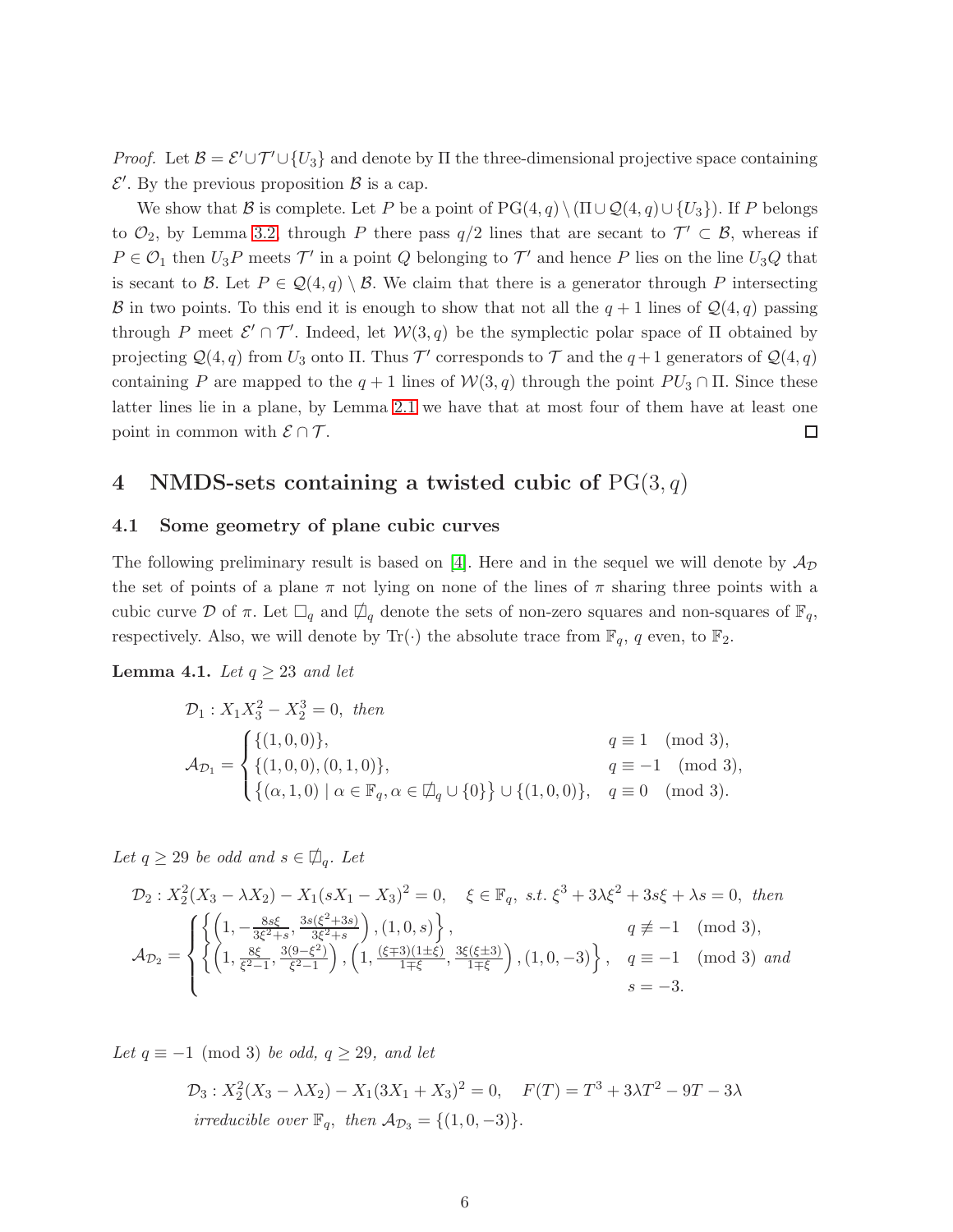Let  $q \equiv -1 \pmod{3}$  be odd,  $q \ge 29$ , and let

$$
\mathcal{D}_4: X_2^3 - 27(\lambda - 1)^3 X_1^2 X_3 - (3\lambda^2 - 3\lambda + 1) X_1 X_3^2 - 9(\lambda - 1)(2\lambda^2 - 2\lambda + 1) X_1 X_2 X_3
$$
  
\n
$$
- \lambda (3\lambda^2 - 3\lambda + 1) X_2^2 X_3 = 0, \quad \lambda \in \mathbb{F}_q \setminus \{1, 1/2\}, \text{ then}
$$
  
\n
$$
\mathcal{A}_{\mathcal{D}_4} = \left\{ \left( (3\lambda^2 - 3\lambda + 1)^2, -9(\lambda - 1)^2 (3\lambda^2 - 3\lambda + 1), 27(\lambda - 1)^3 \right), (1, -3, 0), \right.
$$
  
\n
$$
(\lambda^2, -3(\lambda^2 - \lambda + 1), 27(\lambda - 1)), (\lambda^2, -3(\lambda - 1)^2, 0) \right\}.
$$

Let  $q \geq 32$  be even and  $\delta \in \mathbb{F}_q$ , with  $\text{Tr}(\delta) = 1$ . If

$$
\mathcal{D}_5: X_2^3 + \delta(\delta+1)X_1^2X_2 + \delta X_1^2X_3 + X_1X_3^2 + X_1X_2X_3 = 0, \text{ then}
$$
\n
$$
\mathcal{A}_{\mathcal{D}_5} = \begin{cases}\n\{(1, \delta, \delta+1), (1, \delta, \delta)\}, & q \equiv 1 \pmod{3}, \\
\{(0, 1, b), (0, 1, b+1), (1, \delta, \delta+1), (1, \delta, \delta)\}, & q \equiv -1 \pmod{3}, b \in \mathbb{F}_q, \\
b^2 + b + \delta + 1 = 0.\n\end{cases}
$$

Let  $q \geq 32$  be even, and let

$$
\mathcal{D}_{6}: (\delta^{2} + \delta + \lambda)X_{1}^{3} + (\lambda + 1)X_{2}^{2} + (\delta + \lambda)X_{1}^{2}X_{2} + \lambda X_{1}X_{2}^{2} + X_{1}X_{3}^{2} + X_{1}X_{2}X_{3} + X_{2}^{2}X_{3} = 0,
$$
\n
$$
\lambda \in \mathbb{F}_{q}, then
$$
\n
$$
\left\{ \left( 1, \frac{\xi^{2} + \xi + 1}{\xi(\xi + 1)}, \frac{\xi^{2} \lambda + \xi \lambda + 1}{\xi^{2}(\xi^{2} + 1)} \right), \left( 1, \frac{\xi^{2} + \xi + 1}{\xi}, \frac{(\xi^{2} + 1)(\xi^{2} + \xi \lambda + 1)}{\xi^{2}} \right), \left( 1, \frac{\xi^{2} + \xi + 1}{\xi + 1}, \frac{\xi^{2}(\xi^{2} + \xi \lambda + \lambda)}{\xi^{2} + 1} \right), (1, 1, 0) \right\},
$$
\n
$$
q \equiv -1 \pmod{3}, \delta = 1, \xi \in \mathbb{F}_{q}, \xi^{3} + \lambda \xi^{2} + (\lambda + 1)\xi + 1 = 0,
$$
\n
$$
\mathcal{A}_{\mathcal{D}_{6}} = \left\{ \left( 1, 1, 0 \right) \right\}, q \equiv -1 \pmod{3}, \delta = 1, F(T) = T^{3} + \lambda T^{2} + (\lambda + 1)T + 1
$$
\n*irreducible over*  $\mathbb{F}_{q},$ \n
$$
\left\{ \left( \xi^{2} + \xi + \delta + 1, \xi^{2} + \xi + \delta, (\delta + 1)\xi^{2} + \delta\xi + \delta + 1 \right), (1, 1, \delta + 1) \right\},
$$
\n
$$
q \equiv 1 \pmod{3}, \xi \in \mathbb{F}_{q}, \xi^{3} + (\lambda + 1)\xi^{2} + (\delta + \lambda + 1)\xi + \delta\lambda + \lambda + 1 = 0.
$$

Let  $q \equiv -1 \pmod{3}$ ,  $q \geq 32$  be even, and let

$$
\mathcal{D}_7: X_2^3 + X_1 X_3^2 + \left(\frac{\lambda + 1}{\lambda}\right)^3 X_1^2 X_3 + \frac{\lambda + 1}{\lambda} X_1 X_2 X_3 = 0, \quad \lambda \in \mathbb{F}_q \setminus \{0, 1\}, \text{ then}
$$

$$
\mathcal{A}_{\mathcal{D}_7} = \left\{ (0, 1, 0), \left(1, \left(\frac{\lambda + 1}{\lambda}\right)^2, 0\right), \left(0, 1, \frac{\lambda + 1}{\lambda}\right), \left(1, \left(\frac{\lambda + 1}{\lambda}\right)^2, \left(\frac{\lambda + 1}{\lambda}\right)^3\right) \right\}.
$$

*Proof.* The plane curve  $\mathcal{D}_i$ ,  $i = 1, \ldots, 7$ , is singular and a line through its singular point has at most one further point in common with  $\mathcal{D}_i$ . Then the singular point of  $\mathcal{D}_i$  belongs to  $\mathcal{A}_{\mathcal{D}_i}$ .

The curve  $\mathcal{D}_1$ :  $X_1 X_3^2 - X_2^3 = 0$  consists of  $q + 1$  points. The point  $(1, 0, 0)$  is a cusp and  $\mathcal{D}_1$  has either one or q inflexion points, according as  $q \not\equiv 0 \pmod{3}$  or  $q \equiv 0 \pmod{3}$ . By [\[4,](#page-14-3)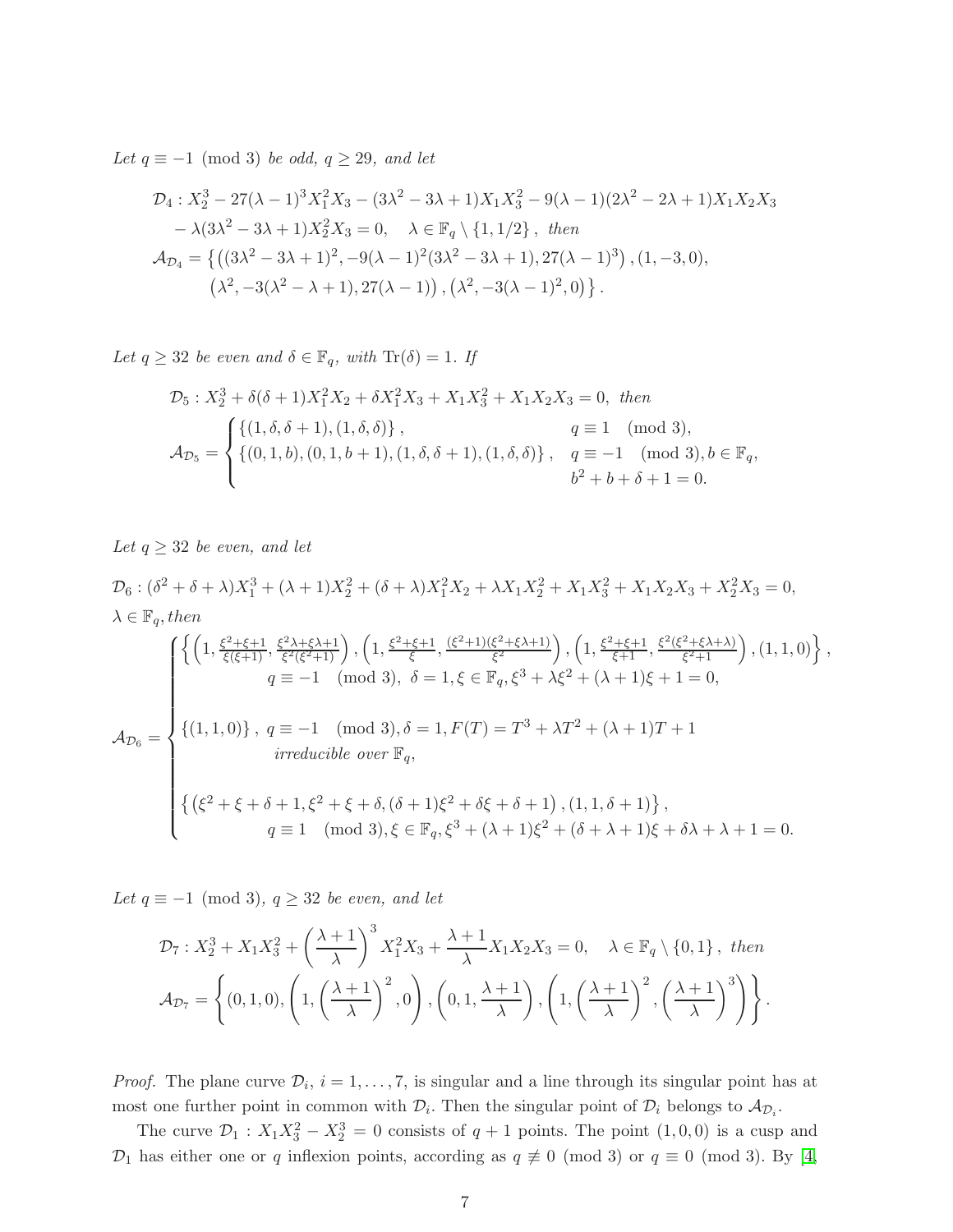Proposition 2.1 the number of points of  $PG(2,q) \setminus \mathcal{D}_1$  lying on no line intersecting  $\mathcal{D}_1$  in three points is either zero or one or  $(q + 1)/2$ , according as  $q \equiv 1$  or  $-1$  or 0 (mod 3). In particular, if  $q \equiv -1 \pmod{3}$  the unique point is  $(0, 0, 1)$  and if  $q \equiv 0 \pmod{3}$  the  $(q + 1)/2$  points are  $(\alpha, 1, 0)$ , where  $\alpha$  is zero or belongs to  $\Box_q$ .

Assume q is odd. Let  $s \in \mathcal{D}_q$  and let  $\lambda \in \mathbb{F}_q$  such that  $F(T) = T^3 + 3\lambda T^2 + 3sT + \lambda s$  is reducible over  $\mathbb{F}_q$ . The polynomial F has exactly one root in  $\mathbb{F}_q$  whenever  $q \not\equiv -1 \pmod{3}$ ; otherwise F is completely reducible if and only if  $(\lambda - i)^{q-1}$  is a cube in  $\mathbb{F}_{q^2}$ , with  $i \in \mathbb{F}_{q^2}$  such that  $i^2 = s$ . In this case the three roots of F are in  $\mathbb{F}_q$ , see [\[11\]](#page-15-7). Let  $\xi \in \mathbb{F}_q$  such that  $F(\xi) = 0$ .

The curve  $\mathcal{D}_2$ :  $X_2^2(X_3 - \lambda X_2) - X_1(sX_1 - X_3)^2 = 0$  has  $q + 2$  points. The point  $(1, 0, s)$  is an isolated double point and  $\mathcal{D}_2$  has either one or three inflexion points as  $q \neq -1 \pmod{3}$  or  $q \equiv -1 \pmod{3}$ . The projectivity of PG(2, q) associated with the matrix

$$
\begin{pmatrix}\n-s\xi & s & \xi \\
\frac{3\xi^2}{\xi^2 - s} & \frac{3\xi}{\xi^2 - s} & \frac{1}{\xi^2 - s} \\
-s & \xi & 1\n\end{pmatrix}
$$

maps  $\mathcal{D}_2$  to the cubic curve given by  $X_2(X_1^2 - sX_3^2) = X_3^3$ . By [\[4,](#page-14-3) Proposition 2.3, Proposition 2.7], when  $q \ge 29$ , the number of points of  $PG(2,q) \setminus \mathcal{D}_2$  lying on no line intersecting  $\mathcal{D}_2$  in three points is either one if  $q \not\equiv -1 \pmod{3}$  or three if  $q \equiv -1 \pmod{3}$ . In particular, if  $q \not\equiv -1$ (mod 3) the unique point is  $\left(1, -\frac{8s\xi}{3\xi^2 + 1}\right)$  $\frac{8s\xi}{3\xi^2+s}, \frac{3s(\xi^2+3s)}{3\xi^2+s}$  $\frac{(\xi^2+3s)}{3\xi^2+s}$  and if  $q \equiv -1 \pmod{3}$  the three points are  $\left(1,\frac{8\xi}{\epsilon^2}\right)$  $\frac{8\xi}{\xi^2-1}, \frac{3(9-\xi^2)}{\xi^2-1}$  $\left(\frac{(9-\xi^2)}{\xi^2-1}\right), \left(1, \frac{(\xi-3)(1+\xi)}{1-\xi}\right)$  $\frac{3(1+\xi)}{1-\xi}, \frac{3\xi(\xi+3)}{1-\xi}$  $\frac{(\xi+3)}{1-\xi}$ ,  $\left(1, \frac{(\xi+3)(1-\xi)}{1+\xi}\right)$  $\frac{3(1-\xi)}{1+\xi}, \frac{3\xi(\xi-3)}{1+\xi}$  $\frac{f(\xi-3)}{1+\xi}$ , where  $s=-3$ .

If F is irreducible over  $\mathbb{F}_q$ , then  $q \equiv -1 \pmod{3}$  and hence we may assume  $s = -3$ . In this case the projectivity of  $PG(2, q)$  associated with the matrix

$$
\begin{pmatrix}\n-9 & 3 & -3 \\
\frac{9}{4} & \frac{2\lambda+3}{4} & \frac{1}{12} \\
3 & 3 & 1\n\end{pmatrix}
$$

maps  $\mathcal{D}_3$  to the cubic curve given by  $X_2(X_1^2 + 3X_3^2) = X_3^3 + \frac{\lambda}{36}X_1(X_1^2 - 9X_3^2)$ . By [\[4,](#page-14-3) Proposition 2.4], if  $q \ge 29$ , every point of PG(2, q)  $\setminus \mathcal{D}_3$  lies on at least a line meeting  $\mathcal{D}_3$  in three points.

Let  $\lambda \in \mathbb{F}_q \setminus \{1, 1/2\}$  and  $\mathcal{D}_4 : X_2^3 - 27(\lambda - 1)^3 X_1^2 X_3 - (3\lambda^2 - 3\lambda + 1) X_1 X_3^2 - 9(\lambda - 1)(2\lambda^2 2\lambda + 1$ ) $X_1X_2X_3 - \lambda(3\lambda^2 - 3\lambda + 1)X_2^2X_3 = 0$ . The projectivity of PG(2, q) associated with the matrix

$$
\begin{pmatrix}\n-27(\lambda - 1)^3 & -9(\lambda - 1)^3 & (3\lambda - 2)(3\lambda^2 - 3\lambda + 1) \\
\frac{27}{4}(\lambda - 1)^3 & \frac{9}{4}\lambda^2(\lambda - 1) & \frac{\lambda^3}{4} \\
27(\lambda - 1)^3 & 3(\lambda - 1)(3\lambda^2 - 2\lambda + 1) & \lambda(3\lambda^2 - 3\lambda + 1)\n\end{pmatrix}
$$

maps  $\mathcal{D}_4$  to the cubic curve given by  $X_2(X_1^2 + 3X_3^2) = X_3^3$ . In this case, from [\[4,](#page-14-3) Proposition 2.3], when  $q \ge 29$ , apart from the singular point  $((3\lambda^2 - 3\lambda + 1)^2, -9(\lambda - 1)^2(3\lambda^2 - 3\lambda + 1), 27(\lambda - 1)^3)$ ,  $\mathcal{A}_{\mathcal{D}_4}$  contains the points  $(1, -3, 0), (\lambda^2, -3(\lambda^2 - \lambda + 1), 27(\lambda - 1)), (\lambda^2, -3(\lambda - 1)^2, 0).$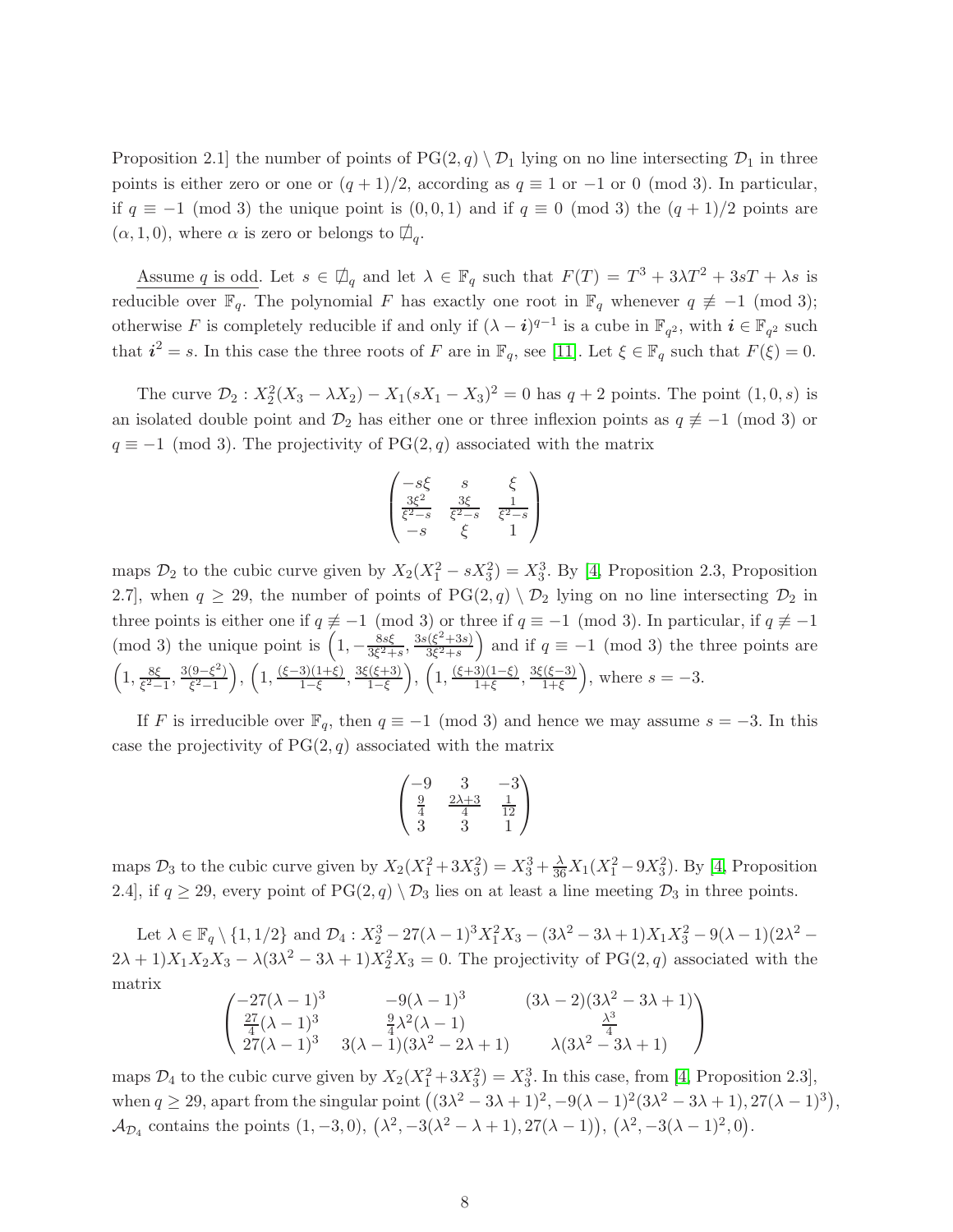Assume q is even. Let  $\delta \in \mathbb{F}_q$  such that  $\text{Tr}(\delta) = 1$ . The curve  $\mathcal{D}_5 : X_2^3 + \delta(\delta + 1)X_1^2X_2 +$  $\delta X_1^2 X_3 + X_1 X_3^2 + X_1 X_2 X_3 = 0$  has  $q+2$  points and  $(1, \delta, \delta)$  is an isolated double point. If  $q \equiv -1$ (mod 3), let  $b \in \mathbb{F}_q$  such that  $b^2 + b + \delta + 1 = 0$ . The projectivity associated with the matrix

$$
\begin{pmatrix}\n\delta(b+1) & b & 1 \\
\delta+1 & 1 & 0 \\
\delta & 1 & 0\n\end{pmatrix}
$$

maps  $\mathcal{D}_5$  to the cubic curve  $X_2(X_1^2 + X_1X_3 + X_3^2) + X_1^2X_3 + X_1X_3^2 = 0$ . By [\[4,](#page-14-3) Proposition 2.5], when  $q \ge 32$ , apart from the singular point,  $A_{\mathcal{D}_5}$  consists of the points  $(0, 1, b)$ ,  $(0, 1, b+1)$ ,  $(1, \delta, \delta + 1)$ . If  $q \equiv 1 \pmod{3}$ , then the projectivity associated with the matrix

$$
\begin{pmatrix} \delta^2 & \delta & 0 \\ \delta^2(\delta+1) & \delta^2 & 0 \\ 0 & 1 & 1 \end{pmatrix}
$$

sends  $\mathcal{D}_5$  to the cubic curve  $X_2(X_1^2 + X_1X_3 + \delta X_3^2) + (\delta + 1)X_1^3 + \delta X_1^2X_3 + \delta^2 X_1X_3^2 = 0$  and by [\[4,](#page-14-3) Proposition 2.9, when  $q \geq 64$ ,  $\mathcal{A}_{\mathcal{D}}$  contains the isolated double point and the point  $(1, \delta, \delta + 1)$ .

Set  $\mathcal{D}_6$ :  $(\delta^2 + \delta + \lambda)X_1^3 + (\lambda + 1)X_2^2 + (\delta + \lambda)X_1^2X_2 + \lambda X_1X_2^2 + X_1X_3^2 + X_1X_2X_3 + X_2^2X_3 = 0,$ for some  $\lambda \in \mathbb{F}_q$ . If  $q \equiv 1 \pmod{3}$ , let  $\xi \in \mathbb{F}_q$  such that  $\xi^3 + (\lambda + 1)\xi^2 + (\delta + \lambda + 1)\xi + \delta\lambda + \lambda + 1 = 0$ . The projectivity of  $PG(2, q)$  associated with the matrix

$$
\begin{pmatrix}\n\xi^2 + \xi(\delta + 1) & \xi^2 & \xi \\
\frac{\xi\delta(\xi^3 + (\delta + 1)\xi^2 + \xi + \delta^2 + \delta + 1)}{\xi^2 + \xi + \delta} & \frac{\xi\delta(\xi^3 + \xi^2 + (\delta + 1)\xi + 1)}{\xi^2 + \xi + \delta} & \frac{\xi\delta(\xi^2 + \xi + \delta + 1)}{\xi^2 + \xi + \delta} \\
\xi^2 + \xi & \frac{\xi^2 + \xi}{\delta} & \frac{\xi^2}{\delta}\n\end{pmatrix}
$$

sends  $\mathcal{D}_6$  to the cubic curve  $X_2(X_1^2 + X_1X_3 + \delta X_3^2) + (\delta + 1)X_1^3 + \delta X_1^2X_3 + \delta^2 X_1X_3^2 = 0.$ From [\[4,](#page-14-3) Proposition 2.9], when  $q \ge 64$ , it follows that  $\mathcal{A}_{\mathcal{D}_6}$  consists of the points  $(1,1,\delta+1)$ and  $(\xi^2 + \xi + \delta + 1, \xi^2 + \xi + \delta, (\delta + 1)\xi^2 + \delta\xi + \delta + 1)$ . Let  $q \equiv -1 \pmod{3}$  and let  $\delta = 1$ . If  $F(T) = T^3 + \lambda T^2 + (\lambda + 1)T + 1$  is reducible over  $\mathbb{F}_q$ , let  $\xi \in \mathbb{F}_q$  such that  $F(\xi) = 0$ . Thus the projectivity of  $PG(2, q)$  associated with the matrix

$$
\begin{pmatrix}\frac{\xi^2\lambda+\xi\lambda+1}{\xi(\xi+1)}&\frac{\xi^2\lambda+\xi\lambda+1}{\xi(\xi+1)}&1\\\frac{\xi^2(\lambda+1)+\xi\lambda+\xi}{\xi^2+\xi+1}&\frac{\xi^2\lambda+\xi\lambda}{\xi^2+\xi+1}&\frac{\xi^2+\xi}{\xi^2+\xi+1}\\\frac{\xi^3+\xi^2\lambda+\xi\lambda}{\xi+1}&\frac{\xi^2+\xi^2\lambda+\xi\lambda}{\xi+1}&\xi\end{pmatrix}
$$

maps  $\mathcal{D}_6$  to the cubic curve  $X_2(X_1^2 + X_1X_3 + X_3^2) + X_1^2X_3 + X_1X_3^2 = 0$  and, by [\[4,](#page-14-3) Proposition] 2.5], when  $q \ge 32$ ,  $\mathcal{A}_{\mathcal{D}_6}$  consists of the points  $\left(1, \frac{\xi^2 + \xi + 1}{\xi(\xi+1)}, \frac{\xi^2 \lambda + \xi \lambda + 1}{\xi^2(\xi^2+1)}\right)$  $\left(1, \frac{\xi^2 + \xi + 1}{\xi^2(\xi^2 + 1)}\right), \left(1, \frac{\xi^2 + \xi + 1}{\xi}\right)$  $\frac{(\xi^2+1)(\xi^2+\xi\lambda+1)}{\xi^2}$  $\frac{\xi^2 + \xi\lambda + 1)}{\xi^2}$ ,  $\left(1, \frac{\xi^2 + \xi + 1}{\xi + 1}, \frac{\xi^2(\xi^2 + \xi \lambda + \lambda)}{\xi^2 + 1}\right)$  $\left(\frac{2+\xi\lambda+\lambda}{\xi^2+1}\right)$ ,  $(1,1,0)$ . Assume  $F(T)$  is irreducible over  $\mathbb{F}_q$ . The projectivity of PG $(2,q)$ associated with the matrix

$$
\begin{pmatrix}\n\lambda & \lambda & 0 \\
\lambda + 1 & \lambda & 1 \\
0 & 0 & \lambda\n\end{pmatrix}
$$

sends  $\mathcal{D}_6$  to the cubic curve  $X_2(X_1^2 + X_1X_3 + X_3^2) + X_1^3 + X_1^2X_3 + X_3^3 + \frac{\lambda+1}{\lambda}(X_1^3 + X_1X_3^2 + X_3^3) = 0$ , if  $\lambda \neq 0$ , whereas  $\mathcal{D}_6$  is sent to the cubic curve  $X_2(X_1^2 + X_1X_3 + X_3^2) + X_1^3 + X_1^2X_3 + X_3^3 = 0$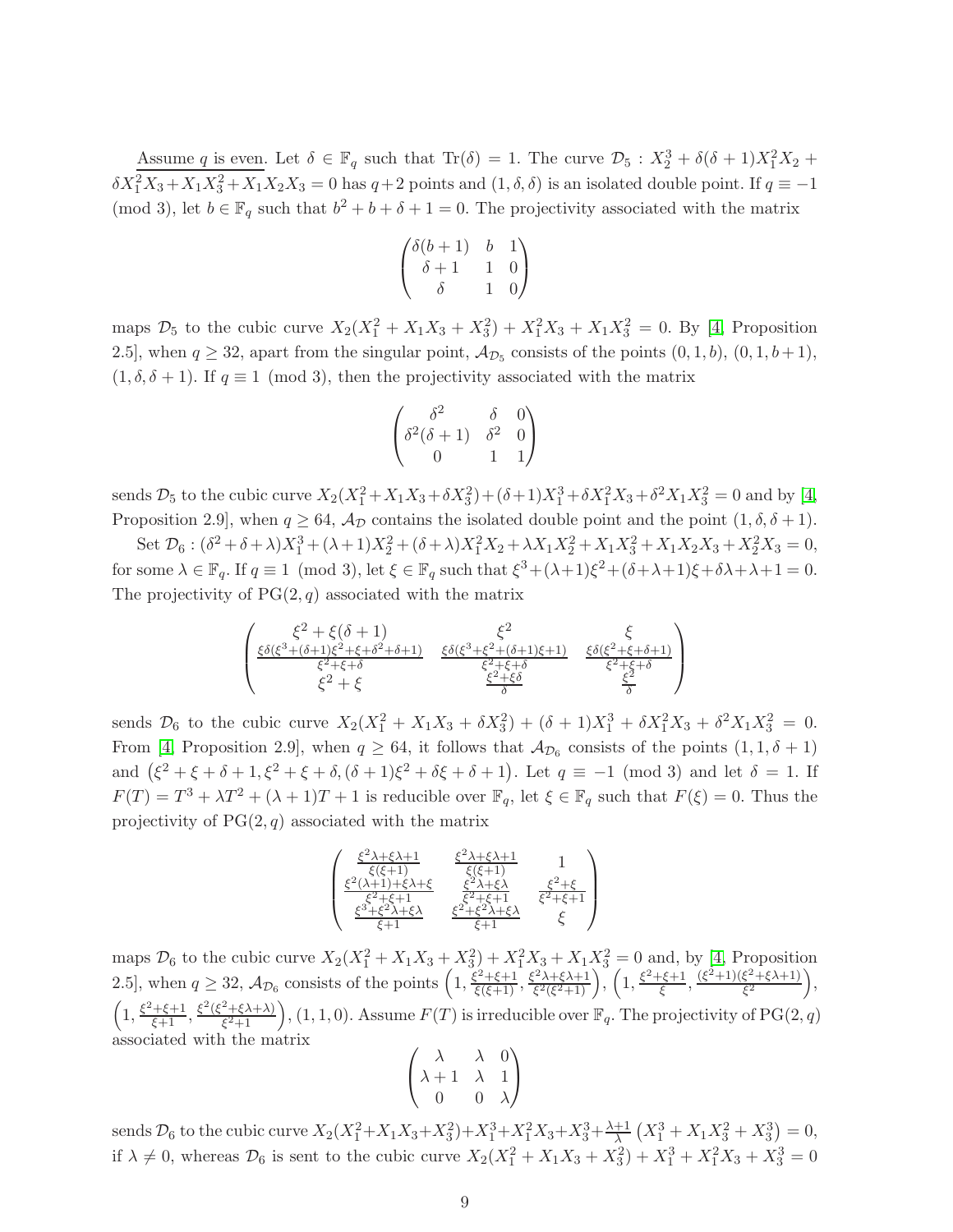by the projectivity associated with the matrix

$$
\begin{pmatrix} 1 & 1 & 1 \ 1 & 0 & 1 \ 0 & 0 & 1 \end{pmatrix}
$$

if  $\lambda = 0$ . In this case, by [\[4,](#page-14-3) Proposition 2.8], when  $q \ge 32$ , we get  $\mathcal{A}_{\mathcal{D}_6} = \{(1,1,0)\}.$ 

Finally, let  $\lambda \in \mathbb{F}_q \setminus \{0, 1\}$  and  $\mathcal{D}_7 : X_2^3 + X_1 X_3^2 + \left(\frac{\lambda + 1}{\lambda}\right)^3 X_1^2 X_3 + \frac{\lambda + 1}{\lambda} X_1 X_2 X_3 = 0$ . The projectivity of  $PG(2, q)$  associated with the matrix

$$
\begin{pmatrix}\n\left(\frac{\lambda+1}{\lambda}\right)^3 & \frac{\lambda+1}{\lambda} & 0 \\
0 & \frac{\lambda+1}{\lambda} & 0 \\
0 & \frac{\lambda+1}{\lambda} & 1\n\end{pmatrix},
$$

maps  $\mathcal{D}_7$  to the cubic curve given by  $X_2(X_1^2 + X_1X_3 + X_3^2) + X_1^2X_3 + X_1X_3^2 = 0$ . In this case, from [\[4,](#page-14-3) Proposition 2.5], when  $q \ge 32$ , apart from the singular point  $\left(1, \left(\frac{\lambda+1}{\lambda}\right)^2, \left(\frac{\lambda+1}{\lambda}\right)^3\right)$ ,  $\mathcal{A}_{\mathcal{D}_7}$ contains the points  $(0, 1, 0), (1, \left(\frac{\lambda+1}{\lambda}\right)^2, 0), (0, 1, \frac{\lambda+1}{\lambda}).$  $\Box$ 

#### 4.2 The NMDS-sets

Let C be the twisted cubic of  $PG(3, q)$  consisting of the  $q + 1$  points  $\{P_t \mid t \in \mathbb{F}_q\} \cup \{(0, 0, 0, 1)\},\$ where  $P_t = (1, t, t^2, t^3)$ . It is well known that a line of PG(3, q) meets C in at most 2 points and a plane shares with C at most 3 points (i.e., C is a so called  $q + 1$ -arc). A line of PG(3, q) joining two distinct points of C is called a *real chord* and there are  $q(q + 1)/2$  of them. Let  $\bar{\mathcal{C}} = \{P_t \mid t \in \mathbb{F}_{q^2}\} \cup \{(0,0,0,1)\}\$ be the twisted cubic of PG $(3,q^2)$  which extends  $\mathcal C$  over  $\mathbb{F}_{q^2}$ . The line of PG(3, $q^2$ ) obtained by joining  $P_t$  and  $P_{tq}$ , with  $t \notin \mathbb{F}_q$ , meets the canonical Baer subgeometry PG(3,q) in the  $q + 1$  points of a line skew to C. Such a line is called *imaginary* chord and they are  $q(q-1)/2$  in number. Also, for each point P of C, the line  $\ell_P = \langle P, P' \rangle$ , where P' equals  $(0, 1, 2t, 3t^2)$  or  $U_3$  if  $P = P_t$  or  $P = U_4$ , respectively, is called the *tangent* line to C at P. At each point  $P_t$  (resp.  $U_4$ ) of C there corresponds the *osculating plane* with equation  $t^3X_1 - 3t^2X_2 + 3tX_3 - X_4 = 0$  (resp.  $X_1 = 0$ ), meeting C only at  $P_t$  (resp.  $U_4$ ) and containing the tangent line. For more properties and results on  $\mathcal C$  the reader is referred to [\[10\]](#page-15-6).

**Lemma 4.2.** [\[10,](#page-15-6) Theorem 21.1.9] Every point of  $PG(3,q) \setminus C$  lies on exactly one chord or a tangent of C.

Let G be the group of projectivities of PG(3, q) stabilizing C. Then  $G \simeq \text{PGL}(2,q)$  whenever  $q \geq 5$ , and elements of G are induced by the matrices

$$
\begin{pmatrix} a^3 & 3a^2b & 3ab^2 & b^3 \ a^2c & a^2d + 2abc & b^2c + 2abd & b^2d \ ac^2 & bc^2 + 2acd & ad^2 + 2bcd & bd^2 \ c^3 & 3c^2d & 3cd^2 & d^3 \end{pmatrix},
$$
\n(4.1)

where  $a, b, c, d \in \mathbb{F}_q$ ,  $ad - bc \neq 0$ .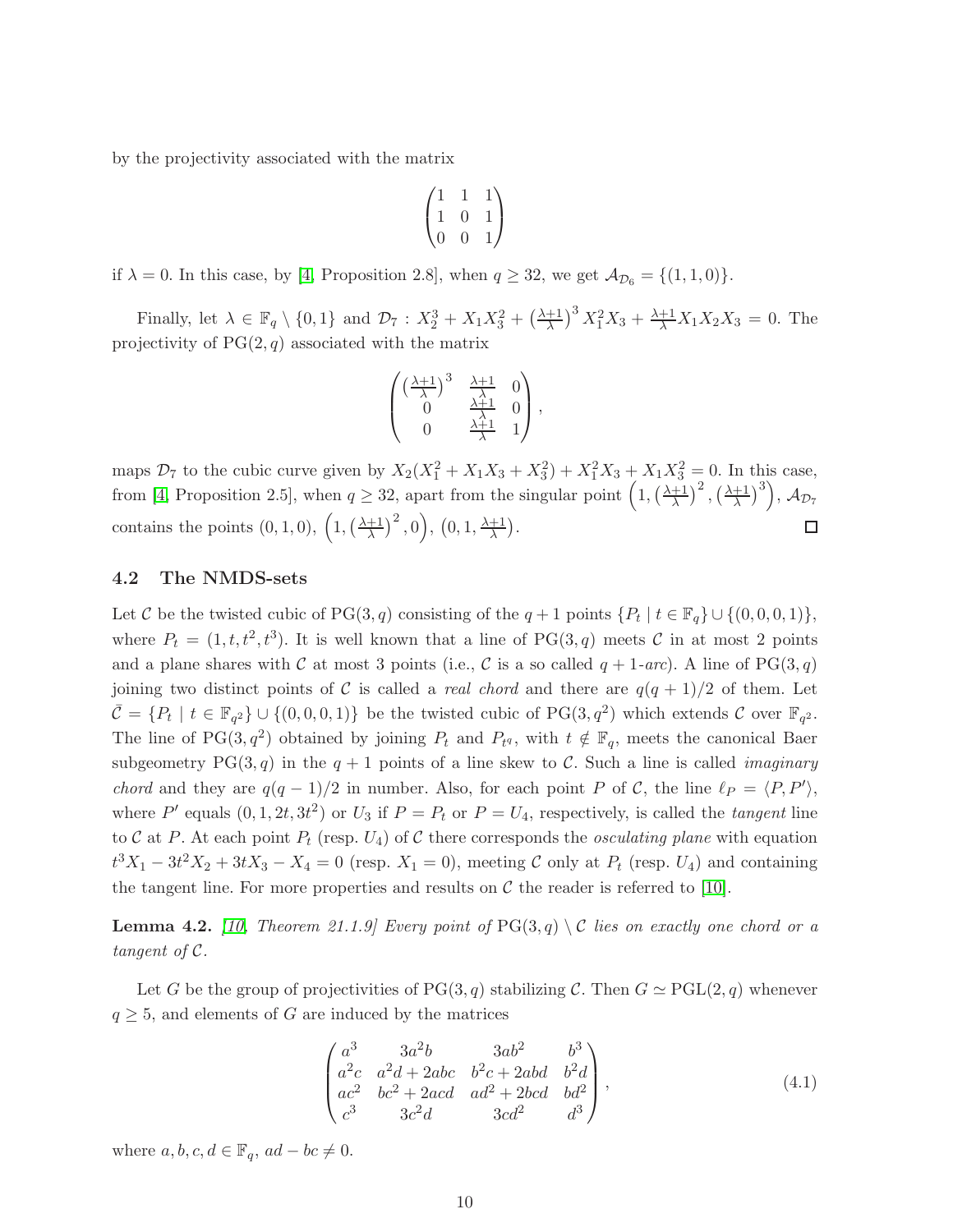**Lemma 4.3.** [\[10,](#page-15-6) Corollary 5, Lemma 21.1.11] The group G has one or two orbits on points lying on imaginary chords of C according as  $q \not\equiv -1 \pmod{3}$  or  $q \equiv -1 \pmod{3}$ , respectively. G has one or two orbits on points of  $PG(3,q) \setminus C$  lying on tangent lines to C according as  $q \neq 0$ (mod 3) or  $q \equiv 0 \pmod{3}$ , respectively.

As representatives of G–orbits on points lying on tangent lines and not on  $\mathcal{C}$ , we may consider either  $U_2$  or  $U_1 - U_2$  and  $U_2$ , according as  $q \not\equiv 0 \pmod{3}$  or  $q \equiv 0 \pmod{3}$ . By [\[10,](#page-15-6) Lemma 21.1.11], if  $q \equiv -1 \pmod{3}$ , a point lying on an imaginary chord belongs to one of the two orbits according as there are three osculating planes passing through it or none, respectively.

Let q be odd. Let s be a fixed element of  $\Box_q$  and let  $\ell$  be the line joining  $Q = (1, 0, s, 0)$  and  $Q_1 = (0, 1, 0, s)$ . The line  $\ell$  is an imaginary chord, whose extension over  $\mathbb{F}_{q^2}$  intersects  $\bar{\mathcal{C}}$  in the conjugated points  $P_i$  and  $P_{i^q}$ , where  $i \in \mathbb{F}_{q^2} \setminus \mathbb{F}_q$  such that  $i^2 = s$ . If  $q \not\equiv -1 \pmod{3}$ , the point Q belongs to the unique G–orbit of points lying on imaginary chords. If  $q \equiv -1 \pmod{3}$ , we may assume  $s = -3$ . In this case through Q and  $Q_1$  there pass three osculating planes, whereas if  $\tilde{F}(T) = T^3 - 3\lambda T^2 - 9T + 3\lambda$  is irreducible over  $\mathbb{F}_q$  there is no osculating plane through the point  $(1, \lambda, s, \lambda s)$ . Note that  $\tilde{F}(T)$  is irreducible over  $\mathbb{F}_q$  if and only if  $(\lambda + i)^{q-1}$  is not a cube in  $\mathbb{F}_{q^2}$ . This happens if and only if  $F(T) = T^3 + 3\lambda T^2 - 9T - 3\lambda$  is irreducible over  $\mathbb{F}_q$ .

Let q be even. Let  $\delta$  be a fixed element of  $\mathbb{F}_q$  such that  $\text{Tr}(\delta) = 1$  and let  $\ell$  be the line joining  $S = (1, 0, \delta, \delta)$  and  $S_1 = (0, 1, 1, \delta + 1)$ . The line  $\ell$  is an imaginary chord, whose extension over  $\mathbb{F}_{q^2}$  meets  $\bar{\mathcal{C}}$  in the points  $P_i$  and  $P_{i^q}$ , with  $i \in \mathbb{F}_{q^2} \setminus \mathbb{F}_q$  such that  $i^2 + i = \delta$ . Therefore, if  $q \not\equiv -1$ (mod 3), the point  $S_1$  is a representative of the unique G-orbit of points lying on imaginary chords. If  $q \equiv -1 \pmod{3}$ , we may assume  $\delta = 1$ . In this case through  $S_1$  there pass three osculating planes; through the point  $(1, \lambda, \lambda + 1, 1)$  there are three osculating planes or none, according as  $\tilde{F}(T) = T^3 + \lambda T^2 + (\lambda + 1)T + 1$  is reducible or not over  $\mathbb{F}_q$ . Note that  $\tilde{F}(T)$  is irreducible over  $\mathbb{F}_q$  if and only if  $(\lambda + i)^{1-q}$  is not a cube in  $\mathbb{F}_{q^2}$ .

Let X be the pointset obtained by adding to C a point on a tangent line to C. We show that  $X$  is an NMDS-set that either is complete or it can be completed by adding at most one further point.

**Proposition 4.4.** The set  $\mathcal{X} = \mathcal{C} \cup \{U_2\}$  is an NMDS-set such that

- 1. X is complete if  $q \equiv 1 \pmod{3}$  and  $q \geq 23$ ;
- 2.  $\mathcal{X} \cup \{R\}$  is complete, where  $R \in \{(\alpha, \beta, 1, 0) \mid \alpha, \beta \in \mathbb{F}_q, \alpha \in \mathbb{Z}_q \cup \{0\}\}\$ if  $q \equiv 0 \pmod{3}$ and  $q \ge 81$ , or  $R \in U_2U_3 \setminus \{U_2\}$  if  $q \equiv -1 \pmod{3}$  and  $q \ge 23$ .

*Proof.* By projecting C from  $U_2$  onto the plane  $\pi$  :  $X_2 = 0$ , we obtain the  $q + 1$  points of the cubic curve  $\mathcal{D}_1$ :  $X_1X_4^2 - X_3^3 = 0$  of  $\pi$ . The set  $\mathcal{X} = \mathcal{C} \cup \{U_2\}$  consists of  $q + 2$  points no three collinear and no five coplanar. Indeed if r is a line of  $\pi$  meeting  $\mathcal{D}_1$  in three points, then the plane spanned by r and  $U_2$  contains four points of X. If a point R of  $\pi \setminus \mathcal{D}_1$  lies on a line of  $\pi$ intersecting  $\mathcal{D}_1$  in three points, then no point of the line  $U_2R$  can be added to X in order to get a larger NMDS-set.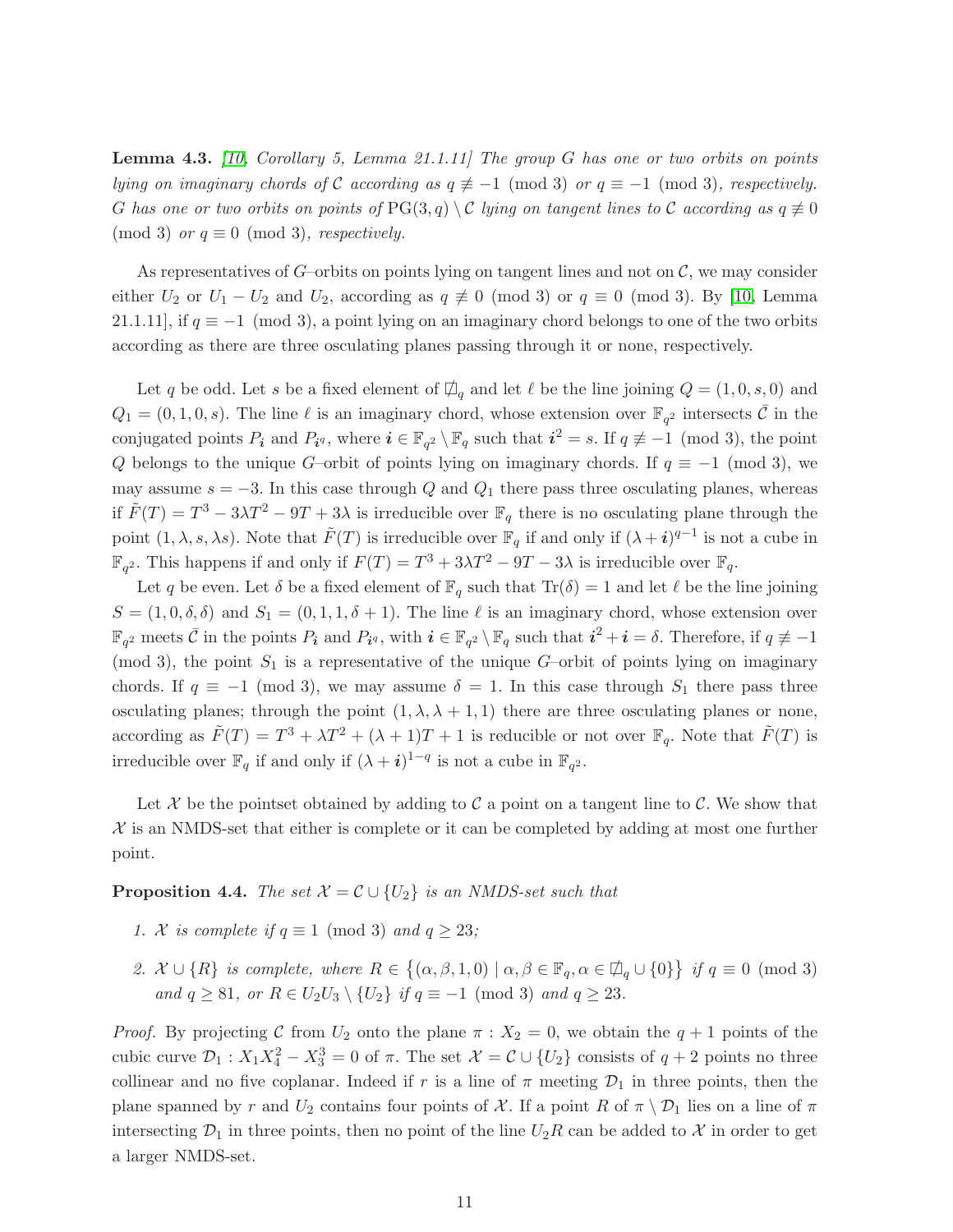By Lemma [4.1,](#page-5-1) if  $q \equiv 1 \pmod{3}$  and  $q \geq 23$ , we have that  $\mathcal{A}_{\mathcal{D}_1} = \{U_1\}$  and hence X is complete. If  $q \equiv -1 \pmod{3}$  with  $q \ge 23$ , then  $\mathcal{A}_{\mathcal{D}_1} = \{U_1, U_3\}$ . In this case no point of  $U_2U_3$  is on a real chord and the result follows. If  $q \equiv 0 \pmod{3}$  and  $q \geq 81$ , there are  $(q+1)/2$  points of  $\pi \setminus \mathcal{D}_1$  lying on no line intersecting  $\mathcal{D}_1$  in three points. They are  $(\alpha, 0, 1, 0)$ , where  $\alpha$  is zero or in  $\Box_q$  and they lie on the line  $r : X_4 = 0$  of  $\pi$ . It can be easily checked that there arise  $q(q+1)/2$ points of the plane  $\langle r, U_2 \rangle$  none of them on a real chord. Hence each of them can be added to X in order to get a larger NMDS-set. These  $q(q+1)/2$  points are permuted into two orbits under the action of the stabilizer of  $U_2$  in G, namely  $\{(\alpha, \beta, 1, 0) \mid \alpha, \beta \in \mathbb{F}_q, \alpha \in \mathbb{Z}_q\}$  and  $U_2U_3 \setminus \{U_2\}$ . Let  $R$  be a point belonging to one of these two orbits.

If  $R = U_3$ , by projecting C from  $U_3$  onto the plane  $\pi' : X_3 = 0$ , we obtain the  $q + 1$  points of the cubic curve  $\mathcal{D}'$ :  $X_1^2 X_4 - X_2^3 = 0$  (which is, up to a projectivity, the cubic  $\mathcal{D}_1$  of Lemma [4.1\)](#page-5-1) of  $\pi'$ . Hence, if there were another point, say  $R'$ , such that  $\mathcal{C} \cup \{R, R'\}$  is an NMDS-set, then  $R' \in \{(0,1,\beta',\alpha') \mid \alpha',\beta' \in \mathbb{F}_q, \alpha' \in \mathcal{D}_q \cup \{0\}\}\$ and it would belong to a line joining  $U_2$  and a point  $T = (\alpha, 0, 1, 0)$  for some  $\alpha \in \mathcal{D}_q$ . This is a contradiction since the two lines  $U_3R'$  and  $U_2T$  are skew. Hence  $\mathcal{X} \cup \{U_3\}$  is complete.

Let  $R = (1, 0, s, 0)$ . By projecting C from R onto the plane  $\pi''$  :  $X_1 = 0$ , we obtain the points of the plane cubic curve  $\mathcal{D}''$ :  $X_2(sX_2 - X_4)^2 - X_3^2X_4 = 0$  of  $\pi''$  (which is, up to a projectivity, the cubic  $\mathcal{D}_2$  of Lemma [4.1](#page-5-1) with  $\lambda = 0$ ) consisting of the isolated double point  $Q_1 = (0, 1, 0, s)$ and of  $q + 1$  simple points. In this case  $\mathcal{A}_{\mathcal{D}''} = \{U_2, Q_1\}$ . Therefore if there were another point R' such that  $C \cup \{R, R'\}$  is an NMDS-set, then R' would belong to the intersection between the two lines  $\{(\lambda, 1, \lambda s, s) \mid \lambda \in \mathbb{F}_q\}$  and  $U_2T$ , where  $T = (\alpha, 0, 1, s)$ , for some  $\alpha \in \mathcal{D}_q$ . As before, it gives a contradiction since the two lines are skew. Hence  $\mathcal{X} \cup \{R\}$  is complete. □

**Proposition 4.5.** Let  $q \ge 81$ ,  $q \equiv 0 \pmod{3}$ . The set  $\mathcal{X} = \mathcal{C} \cup \{U_1 - U_2\}$  is a complete NMDS-set.

*Proof.* By projecting C from  $U_1 - U_2$  onto the plane  $\pi : X_1 = 0$ , we obtain the  $q + 1$  points of the cubic curve  $\mathcal{D}: X_2 X_4^2 - X_3^2 X_4 - X_3^3 = 0$  of  $\pi$ . The curve  $\mathcal{D}$  has a cusp, namely  $U_2$ , and no inflexion points. The set  $\mathcal{X} = \mathcal{C} \cup \{U_1 - U_2\}$  consists of  $q + 2$  points no three collinear and no five coplanar. By [\[4,](#page-14-3) Proposition 2.6] every point of  $\pi \setminus \mathcal{D}$  lies on a line of  $\pi$  intersecting  $\mathcal{D}$  in three points. Hence  $X$  is complete.  $\Box$ 

Next we deal with the case when  $\mathcal X$  is obtained by adding to  $\mathcal C$  a point on an imaginary chord. It turns out that  $\mathcal X$  is an NMDS-set that is either complete or it can be completed by adding at most three further points.

**Proposition 4.6.** Let  $q \ge 29$  be odd and let  $Q = (1, 0, s, 0), Q_1 = (0, 1, 0, s), Q_2 = (0, 1, 0, 9s)$ ,  $Q_5 = (0, 1, 3, 0)$  and  $Q_6 = (0, 1, -3, 0)$ . The set  $X = C \cup \{Q\}$  is an NMDS-set such that

- 1.  $\mathcal{X} \cup \{R\}$  is complete, where  $R \in QQ_1 \setminus \{Q\}$  or  $R \in QQ_2 \setminus \{Q\}$ , if  $q \not\equiv -1 \pmod{3}$ ;
- 2. either  $\mathcal{X} \cup \{R\}$ ,  $R \in QQ_1 \setminus \{Q\}$ , is complete, or  $\mathcal{X} \cup \{R_1, R_2, R_3\}$  is complete, where  $R_1, R_2, R_3$  are three distinguished points belonging to  $QQ_2 \setminus \{Q\}$ ,  $QQ_5 \setminus \{Q\}$ ,  $QQ_6 \setminus \{Q\}$ , respectively, if  $q \equiv -1 \pmod{3}$ .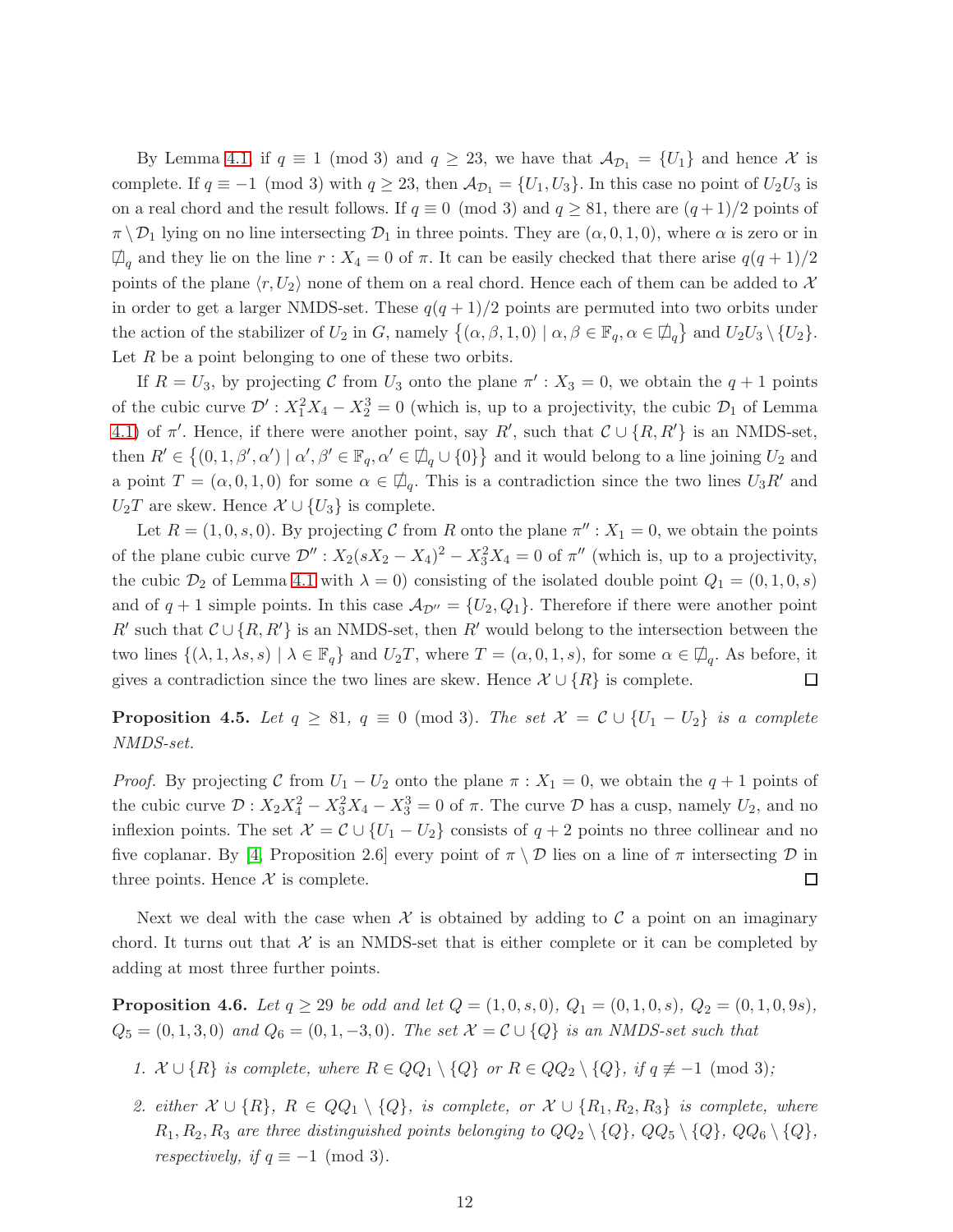*Proof.* By projecting C from Q onto the plane  $\pi$  :  $X_1 = 0$ , we obtain the  $q+1$  points of the cubic curve  $\mathcal{D}: X_3^2 X_4 - X_2(sX_2 - X_4)^2 = 0$  of  $\pi$  (which is, up to projectivities, the plane cubic curve  $\mathcal{D}_2$  with  $\lambda = 0$  and  $\xi = 0$  of Lemma [4.1\)](#page-5-1). As before, if a point of the line  $QR$ , where  $R \in \pi$ , can be added to X in order to get a larger NMDS-set then no line of  $\pi$  meeting D in three points passes through R.

Assume  $q \not\equiv -1 \pmod{3}$ , and  $q \geq 29$ . By Lemma [4.1,](#page-5-1) the set  $\mathcal{A}_{\mathcal{D}}$  consists of the points  $Q_1 =$  $(0, 1, 0, s)$  and  $Q_2 = (0, 1, 0, 9s)$ . Note that every point of  $QQ_2$  lies on an imaginary chord, except  $Q_2$  if  $q \equiv 0 \pmod{3}$ . Hence  $R \in (QQ_1 \cup QQ_2) \setminus \{Q\}$  if and only if  $\mathcal{X} \cup \{R\}$  is an NMDS-set, for some  $R \notin \mathcal{X}$ . Let  $R \in QQ_1 \setminus \{Q\}$ . For  $R = Q_1$  by projecting  $C$  from  $Q_1$  onto the plane  $\pi' : X_2 = 0$ , we get the  $q+1$  simple points of the cubic curve  $\mathcal{D}'$ :  $X_3(sX_1 - X_3)^2 - X_4^2X_1 = 0$  of  $\pi'$  which is mapped to  $X_1(sX_1 - X_4)^2 - X_3^2X_4 = 0$  by the projectivity  $X'_1 = X_3, X'_3 = X_4, X'_4 = s^2X_1$  of  $\pi'$ (which is again, up to projectivities, the cubic curve  $\mathcal{D}_2$  of Lemma [4.1\)](#page-5-1). Hence, by Lemma [4.1](#page-5-1) the two points of  $\mathcal{A}_{\mathcal{D}'}$  are  $Q_3 = (9,0,s,0)$  and Q. As before we have that  $R' \in (QQ_1 \cup Q_1Q_3) \setminus \{Q_1\}$ if and only if  $C \cup \{Q_1, R'\}$  is an NMDS-set, for some  $R' \notin (C \cup \{Q_1\})$ . It follows that  $\mathcal{X} \cup \{Q_1\}$ is complete. Similarly, for  $R = (1, \lambda, s, \lambda s)$ ,  $\lambda \in \mathbb{F}_q \setminus \{0\}$ , by projecting C from R onto  $\pi$ , we get the  $q + 1$  simple points of the cubic curve  $\mathcal{D}''$ :  $X_3^2(X_4 - \lambda X_3) - X_2(sX_2 - X_4)^2 = 0$  (which is again, up to projectivities, the cubic curve  $\mathcal{D}_2$  of Lemma [4.1\)](#page-5-1). In this case the two points of  $\mathcal{A}_{\mathcal{D}''}$ are  $Q_4 = \left(0, 1, -\frac{8s\xi}{3\xi^2 + 1}\right)$  $\frac{8s\xi}{3\xi^2+s}$ ,  $\frac{3s(\xi^2+3s)}{3\xi^2+s}$  $\overline{\mathfrak{Z}^{(2+3s)}_{3\xi^2+s}}$ ,  $Q_1$  and  $R' \in (RQ_1 \cup RQ_4) \setminus \{R\}$  if and only if  $C \cup \{R, R'\}$ is an NMDS-set, for some  $R' \notin (\mathcal{C} \cup \{R\})$ . Again  $\mathcal{X} \cup \{R\}$  is complete. We have seen that if  $R \in QQ_1 \setminus \{Q\}$  then there is no point R' of  $QQ_2 \setminus \{Q\}$  such that  $\mathcal{X} \cup \{R, R'\}$  is an NMDS-set. This implies that if  $R \in QQ_2 \setminus \{Q\}$  then there is no point  $R'$  of  $QQ_1 \setminus \{Q\}$  such that  $\mathcal{X} \cup \{R, R'\}$ is an NMDS-set.

Assume  $q \equiv -1 \pmod{3}$ ,  $q \ge 29$  and  $s = -3$ . By Lemma [4.1,](#page-5-1) the points of  $\mathcal{A}_{\mathcal{D}}$  are  $Q_1 =$  $(0, 1, 0, -3), Q_2 = (0, 1, 0, -27), Q_5 = (0, 1, 3, 0)$  and  $Q_6 = (0, 1, -3, 0)$ . Some calculations show that the lines  $QQ_i$ ,  $i = 2, 5, 6$ , are permuted in a single orbit by the subgroup of G generated by

$$
\begin{pmatrix} 1 & 3 & 3 & 1 \ -3 & -5 & -1 & 1 \ 9 & 3 & -5 & 1 \ -27 & 27 & -9 & 1 \ \end{pmatrix}.
$$

Such a subgroup has order three and fixes Q. Moreover the point  $(\lambda, 1, 3(1 - \lambda), 0) \in QQ_5$  is on an imaginary chord if  $\lambda \in \mathbb{F}_q \setminus \{1, 1/2\}$ , otherwise it lies on a tangent line. A point R belongs to  $(QQ_1 \cup QQ_2 \cup QQ_5 \cup QQ_6) \setminus \{Q\}$  if and only if  $\mathcal{X} \cup \{R\}$  is an NMDS-set, for some  $R \notin \mathcal{X}$ . Let  $R \in QQ_1 \setminus \{Q\}$ . Let  $\mathcal{D}'$  or  $\mathcal{D}''$  be the cubic curves obtained by projecting C from R onto the plane  $\pi': X_2 = 0$  or  $\pi$ , according as R equals  $Q_1$  or  $R = (1, \lambda, -3, -3\lambda), \lambda \in \mathbb{F}_q \setminus \{0\}$ , respectively. Note that  $\mathcal{D}'$  is projectively equivalent to the cubic curve  $\mathcal{D}_2$  of Lemma [4.1,](#page-5-1) whereas  $\mathcal{D}''$  is equivalent either to  $\mathcal{D}_3$  or  $\mathcal{D}_2$  of Lemma [4.1,](#page-5-1) according as the polynomial  $T^3 + 3\lambda T^2 - 9T - 3\lambda$  is irreducible over  $\mathbb{F}_q$  or not, respectively. By repeating the previous arguments we find that, when  $q \ge 29$ ,  $\mathcal{A}_{\mathcal{D}'}$  consists of the points  $Q$ ,  $(1, 0, -1/3, 0)$ ,  $(0, 0, 1, \pm 3)$ , whereas  $\mathcal{A}_{\mathcal{D}'}$  either consists of the point  $Q_1$  or is formed by the points  $Q_1$ ,  $\left(0, 1, \frac{8\xi}{\xi^2}\right)$  $\frac{8\xi}{\xi^2-1}, \frac{3(9-\xi^2)}{\xi^2-1}$  $\left(\frac{(9-\xi^2)}{\xi^2-1}\right), \left(0,1,\frac{(\xi\mp 3)(1\pm \xi)}{1\mp \xi}\right)$  $\frac{3(1\pm\xi)}{1\mp\xi}, \frac{3\xi(\xi\pm3)}{1\mp\xi}$  $\frac{(\xi \pm 3)}{1 \mp \xi}$ ). It follows that  $\mathcal{X} \cup \{R\}$  is complete.

Let  $R \in QQ_5 \setminus \{Q\}$ . Let  $\mathcal{D}''' : X_3^3 - 27(\lambda - 1)^3 X_1^2 X_4 - (3\lambda^2 - 3\lambda + 1) X_1 X_4^2 - 9(\lambda - 1)(2\lambda^2 -$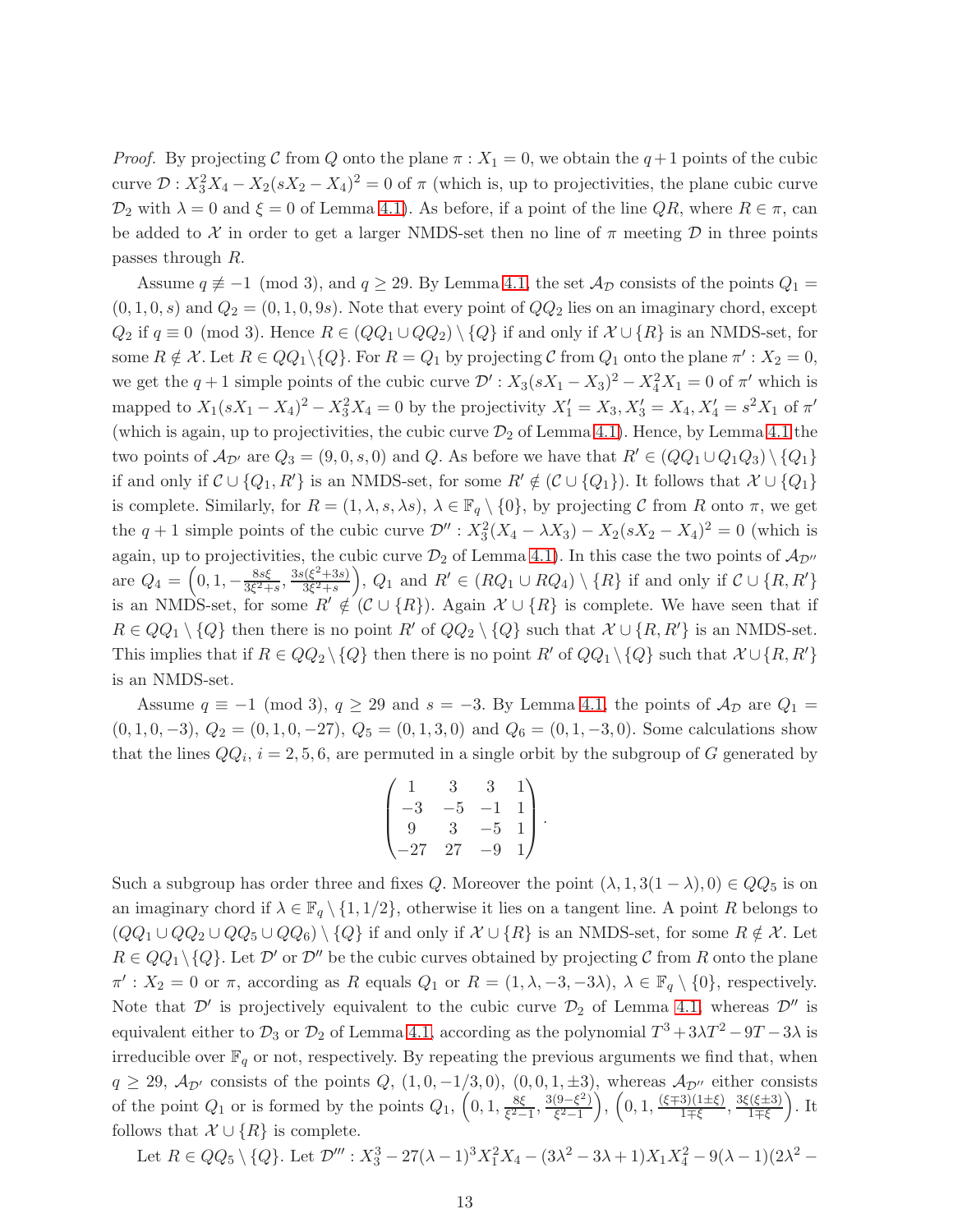$(2\lambda+1)X_1X_3X_4 - \lambda(3\lambda^2-3\lambda+1)X_3^2X_4 = 0$  be the cubic curve obtained by projecting C from R onto the plane  $\pi'$  (which is, up to projectivities, the cubic curve  $\mathcal{D}_4$  of Lemma [4.1\)](#page-5-1). By Lemma [4.1,](#page-5-1) for  $q \ge 29$ , we have that  $\mathcal{A}_{\mathcal{D}'''}$  consists of the four points:

$$
(1,0,-3,0),\n(\lambda^2,0,-3(\lambda-1)^2,0),\n((3\lambda^2-3\lambda+1)^2,0,-9(\lambda-1)^2(3\lambda^2-3\lambda+1),27(\lambda-1)^3),\n(\lambda^2,0,-3(\lambda^2-\lambda+1),27(\lambda-1)).
$$

It follows that  $(\lambda, 1 - \lambda, -3\lambda, 27(\lambda - 1)), (\lambda, 1 - 2\lambda, 3(\lambda - 1), 0)$  are the only points that can be added to  $\mathcal{X} \cup \{R\}$  in order to have a complete NMDS-set.  $\Box$ 

**Proposition 4.7.** Let  $q \ge 32$  even and let  $S = (1, 0, \delta, \delta)$ ,  $S_1 = (0, 1, 1, \delta + 1)$ ,  $S_2 = (1, 0, \delta, \delta + 1)$ ,  $S_4 = (0, 0, 1, 1)$  and  $S_5 = (0, 0, 1, 0)$ . The set  $\mathcal{X} = \mathcal{C} \cup \{S_1\}$  is an NMDS-set such that

- 1.  $\mathcal{X} \cup \{R\}$  is complete, where  $R \in S_1S \setminus \{S_1\}$  or  $R \in S_1S_2 \setminus \{S_1\}$ , if  $q \equiv 1 \pmod{3}$ ;
- 2. either  $\mathcal{X} \cup \{R\}$ ,  $R \in S_1S \setminus \{S_1\}$ , is complete, or  $\mathcal{X} \cup \{R_1, R_2, R_3\}$  is complete, where  $R_1, R_2, R_3$  are three distinguished points belonging to  $S_1S_2 \setminus \{S_1\}$ ,  $S_1S_4 \setminus \{S_1\}$ ,  $S_1S_5 \setminus \{S_1\}$ , respectively, if  $q \equiv -1 \pmod{3}$ .

*Proof.* By projecting C from  $S_1$  onto the plane  $\pi$  :  $X_2 = 0$ , we obtain the  $q + 1$  points of the cubic curve  $\mathcal{D}: X_3^3 + \delta(\delta+1)X_1^2X_3 + \delta X_1^2X_4 + X_1X_4^2 + X_1X_3X_4 = 0$  of  $\pi$  (which is, up to projectivities, the cubic curve  $\mathcal{D}_5$  of Lemma [4.1\)](#page-5-1).

Assume  $q \equiv 1 \pmod{3}$ . By Lemma [4.1,](#page-5-1)  $\mathcal{A}_{\mathcal{D}} = \{S, S_2\}$ . Observe that  $\frac{1 + \lambda + (\delta + \lambda^2 + \lambda + 1)i}{\delta + \lambda^2 + \lambda}$  $\frac{(\delta + \lambda + \lambda + 1)i}{\delta + \lambda^2 + \lambda}$  is a root of  $X^2 + \frac{\delta + \lambda^2 + \lambda + 1}{\delta + \lambda^2 + \lambda} X + \frac{\delta^2 + \delta \lambda^2 + \delta \lambda + \lambda}{\delta + \lambda^2 + \lambda}$  $\frac{\delta\lambda^2+\delta\lambda+\lambda}{\delta+\lambda^2+\lambda}$  and hence Tr  $\left(\frac{(\delta+\lambda^2+\lambda)(\delta^2+\delta\lambda^2+\delta\lambda+\lambda)}{(\delta+\lambda^2+\lambda+1)^2}\right)$  $\frac{(\delta^2 + \delta \lambda^2 + \delta \lambda + \lambda)}{(\delta + \lambda^2 + \lambda + 1)^2}$  = 1. It follows that every point of  $S_1S_2$  lies on an imaginary chord and  $R \in (S_1S \cup S_1S_2) \setminus \{S_1\}$  if and only if  $\mathcal{X} \cup \{R\}$  is an NMDS-set, for some  $R \notin \mathcal{X}$ . Let  $R = (1, \lambda, \delta + \lambda, \delta(1 + \lambda) + \lambda) \in SS_1 \setminus \{S_1\}$ . By projecting C from R onto the plane  $\pi'$ :  $X_1 = 0$ , we get the  $q+1$  simple points of the cubic curve  $\mathcal{D}'$ :  $(\delta^2 + \delta + \lambda)X_2^3 + (\lambda + 1)X_3^2 + (\delta + \lambda)X_2^2X_3 + \lambda X_2X_3^2 + X_2X_4^2 + X_2X_3X_4 + X_3^2X_4 = 0$  of  $\pi'$ (which is, up to projectivities, the cubic curve  $\mathcal{D}_6$  of Lemma [4.1\)](#page-5-1). By Lemma [4.1](#page-5-1) the two points of  $\mathcal{A}_{\mathcal{D}'}$  are  $S_3 = (0, \xi^2 + \xi + \delta + 1, \xi^2 + \xi + \delta, (\delta + 1)\xi^2 + \delta\xi + \delta + 1)$  and  $S_1$ . As before we have that  $R' \in (RS_1 \cup RS_3) \setminus \{R\}$  if and only if  $\mathcal{C} \cup \{R, R'\}$  is an NMDS-set, for some  $R' \notin (\mathcal{C} \cup \{R\})$ . It follows that  $\mathcal{X} \cup \{R\}$  is complete. We have seen that if  $R \in S_1S \setminus \{S_1\}$  then there is no point R' of  $S_1S_2 \setminus \{S_1\}$  such that  $\mathcal{X} \cup \{R, R'\}$  is an NMDS-set. This implies that if  $R \in S_2S_1 \setminus \{S_1\}$ then there is no point R' of  $S_1S \setminus \{S_1\}$  such that  $\mathcal{X} \cup \{R, R'\}$  is an NMDS-set.

Assume  $q \equiv -1 \pmod{3}$  and  $\delta = 1$ . By Lemma [4.1,](#page-5-1) the points of  $\mathcal{A}_{\mathcal{D}}$  are  $S = (1, 0, 1, 1)$ ,  $S_2 = (1, 0, 1, 0), S_4 = (0, 0, 1, 1)$  and  $S_5 = (0, 0, 1, 0)$  (in such a case  $D$  is projectively equivalent to  $\mathcal{D}_5$  with  $\delta = b = 1$ ). Some calculations show that the lines  $S_1 S_i$ ,  $i = 2, 4, 5$ , are permuted in a single orbit by the subgroup of G generated by

$$
\begin{pmatrix} 0 & 0 & 0 & 1 \\ 0 & 0 & 1 & 1 \\ 0 & 1 & 0 & 1 \\ 1 & 1 & 1 & 1 \end{pmatrix}.
$$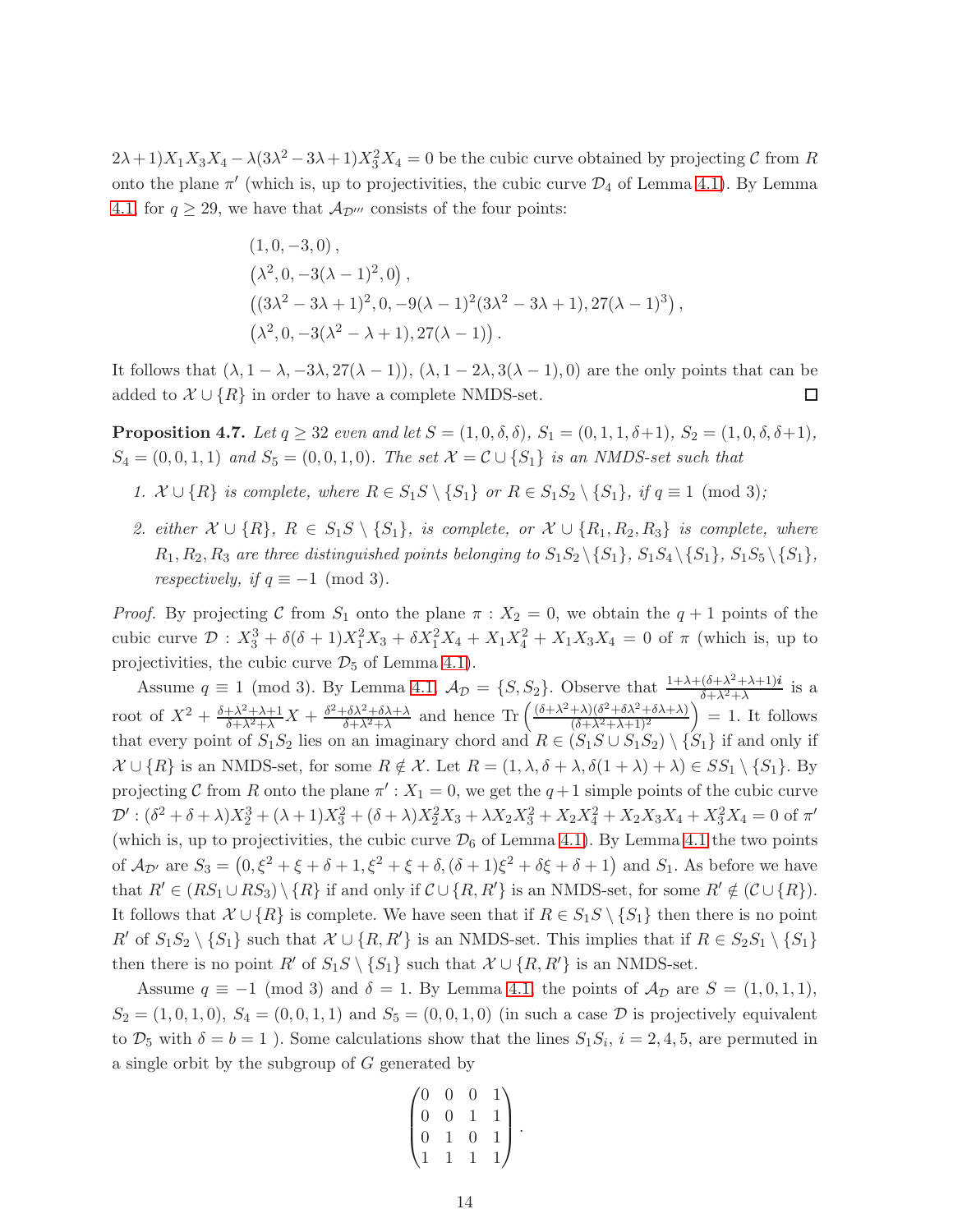Such a subgroup has order three and fixes  $S_1$ . The point  $(0, \lambda, \lambda + 1, 0) \in S_1S_5 \setminus \{S_1\}$  is on an imaginary chord if  $\lambda \in \mathbb{F}_q \setminus \{0,1\}$ , otherwise it lies on a tangent line. A point R belongs to  $(S_1S\cup S_1S_2\cup S_1S_4\cup S_1S_5)\setminus\{S_1\}$  if and only if  $\mathcal{X}\cup\{R\}$  is an NMDS-set, for some  $R \notin \mathcal{X}$ . Let  $R \in$  $S_1S \setminus \{S_1\}$ . Let  $\mathcal{D}'$  be the cubic curve obtained by projecting  $\mathcal C$  from R onto the plane  $\pi': X_1 = 0$ (which is again, up to projectivities, the cubic curve  $\mathcal{D}_6$  of Lemma [4.1\)](#page-5-1). By repeating the previous arguments and taking Lemma [4.1](#page-5-1) into account, we find that, when  $q \geq 32$ ,  $\mathcal{A}_{\mathcal{D}'}$  either consists of the point  $S_1$  or is formed by the points  $\left(0,1,\frac{\xi^2+\xi+1}{\xi(\xi+1)},\frac{\xi^2\lambda+\xi\lambda+1}{\xi^2(\xi^2+1)}\right)$  $\left(0, 1, \frac{\xi^2 + \xi + 1}{\xi^2(\xi^2 + 1)}\right), \left(0, 1, \frac{\xi^2 + \xi + 1}{\xi}\right)$  $\frac{(\xi^2+1)(\xi^2+\xi\lambda+1)}{\xi^2}$  $\frac{\xi^2 + \xi \lambda + 1)}{\xi^2}$ ,  $\left(0, 1, \frac{\xi^2 + \xi + 1}{\xi + 1}, \frac{\xi^2(\xi^2 + \xi \lambda + \lambda)}{\xi^2 + 1}\right)$  $\left(\frac{2+\xi\lambda+\lambda}{\xi^2+1}\right)$ ,  $S_1$ , according as the polynomial  $T^3+\lambda T^2+(\lambda+1)T+1$  is irreducible over  $\mathbb{F}_q$  or not, respectively. It follows that  $\mathcal{X} \cup \{R\}$  is complete.

Let  $R \in S_1S_5 \setminus \{S_1\}$ . Let  $\mathcal{D}''' : X_3^3 + X_1X_4^2 + \left(\frac{\lambda+1}{\lambda}\right)^3 X_1^2X_4 + \frac{\lambda+1}{\lambda}X_1X_3X_4 = 0$  be the cubic curve obtained by projecting C from R onto the plane  $\pi$  (which is, up to projectivities, the cubic curve  $\mathcal{D}_7$  of Lemma [4.1\)](#page-5-1). By Lemma [4.1,](#page-5-1) we have that  $\mathcal{A}_{\mathcal{D}^{\prime\prime\prime}}$  consists of the four points:

$$
\left(1,0,\left(\frac{\lambda+1}{\lambda}\right)^2,\left(\frac{\lambda+1}{\lambda}\right)^3\right),\left(0,0,1,0\right),\left(1,0,\left(\frac{\lambda+1}{\lambda}\right)^2,0\right),\left(0,0,1,\frac{\lambda+1}{\lambda}\right)
$$

.

It follows that  $(\lambda, 1, \lambda + 1, 0)$ ,  $(0, \lambda, 1, \lambda + 1)$  are the only points that can be added to  $\mathcal{X} \cup \{R\}$ in order to have a complete NMDS-set. □

In a similar way, by taking into account the cubic curves  $\mathcal{D}_3$  and  $\mathcal{D}_6$  of Lemma [4.1,](#page-5-1) it can be checked that the following result holds true.

**Proposition 4.8.** Let  $q \equiv -1 \pmod{3}$  and let R be the point  $(1, \lambda, -3, -3\lambda)$ , where  $\lambda \in \mathbb{F}_q$  is such that  $T^3 - 3\lambda T^2 - 9T + 3\lambda$  is irreducible over  $\mathbb{F}_q$  if  $q \ge 29$  is odd or  $(1, \lambda, \lambda + 1, 1)$ , where  $\lambda \in \mathbb{F}_q$  is such that  $T^3 + \lambda T^2 + (\lambda + 1)T + 1$  is irreducible over  $\mathbb{F}_q$  if  $q \geq 32$  is even. The set  $\mathcal{X} = \mathcal{C} \cup \{R\}$  is a complete NMDS-set.

Acknowledgments. This work was supported by the Italian National Group for Algebraic and Geometric Structures and their Applications (GNSAGA– INdAM).

## <span id="page-14-0"></span>References

- <span id="page-14-1"></span>[1] V. Abatangelo, B. Larato, Near-MDS codes arising from algebraic curves, Discrete Math., 301 (2005), 5–19.
- <span id="page-14-2"></span>[2] A. Aguglia, L. Giuzzi, A. Sonnino, Near-MDS codes from elliptic curves, Des. Codes Cryptogr., 89 (2021), 965–972.
- <span id="page-14-3"></span>[3] B. Bagchi, N. Sastry, Intersection pattern of the classical ovoids in symplectic 3-space of even order, J. Algebra, 126 (1989), 147–160.
- [4] D. Bartoli, S. Marcugini, F. Pambianco, On the completeness of plane cubic curves over finite fields, Des. Codes Cryptogr., 83 (2017), 233–267.